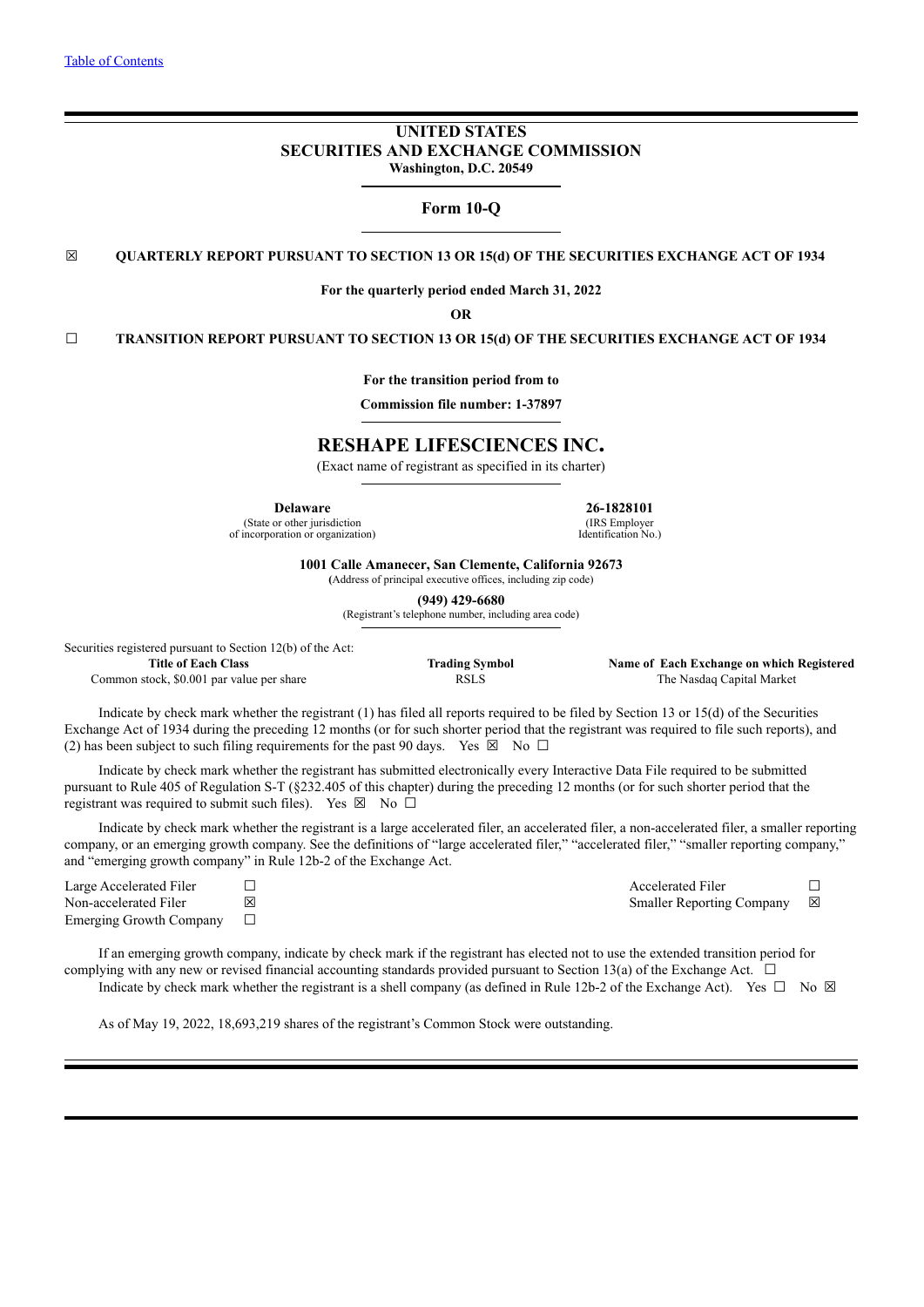# **INDEX**

# **PART I – FINANCIAL [INFORMATION](#page-2-0)**

<span id="page-1-0"></span>

| Item 1. | <b>Condensed Consolidated Financial Statements (unaudited)</b>                                      | 3              |
|---------|-----------------------------------------------------------------------------------------------------|----------------|
|         | Condensed Consolidated Balance Sheets at March 31, 2022 and December 31, 2021                       |                |
|         | Condensed Consolidated Statements of Operations for the three months ended March 31, 2022 and 2021  | $\overline{4}$ |
|         | Condensed Consolidated Statements of Comprehensive Loss for the three months ended March 31, 2022   |                |
|         | and 2021                                                                                            | 5.             |
|         | Condensed Consolidated Statements of Stockholders' Equity for the three months ended March 31, 2022 |                |
|         | and 2021                                                                                            | 6              |
|         | Condensed Consolidated Statements of Cash Flows for the three months ended March 31, 2022 and 2021  |                |
|         | Notes to Condensed Consolidated Financial Statements                                                | 8              |
| Item 2. | <u>Management's Discussion and Analysis of Financial Condition and Results of Operations</u>        | 19             |
| Item 3. | Quantitative and Qualitative Disclosures About Market Risk                                          | 26             |
| Item 4. | <b>Controls and Procedures</b>                                                                      | 26             |
|         |                                                                                                     |                |

# **PART II – OTHER [INFORMATION](#page-25-2)**

| Item 1. Legal Proceedings                                           | 26 |
|---------------------------------------------------------------------|----|
| <b>Item 1A.Risk Factors</b>                                         | 27 |
| Item 2. Unregistered Sales of Equity Securities and Use of Proceeds | 27 |
| Item 3. Defaults Upon Senior Securities                             | 27 |
| <u>Item 4. Mine Safety Disclosures</u>                              | 27 |
| Item 5. Other Information                                           | 27 |
| Item 6. Exhibits                                                    | 28 |
| <b>SIGNATURES</b>                                                   | 29 |
|                                                                     |    |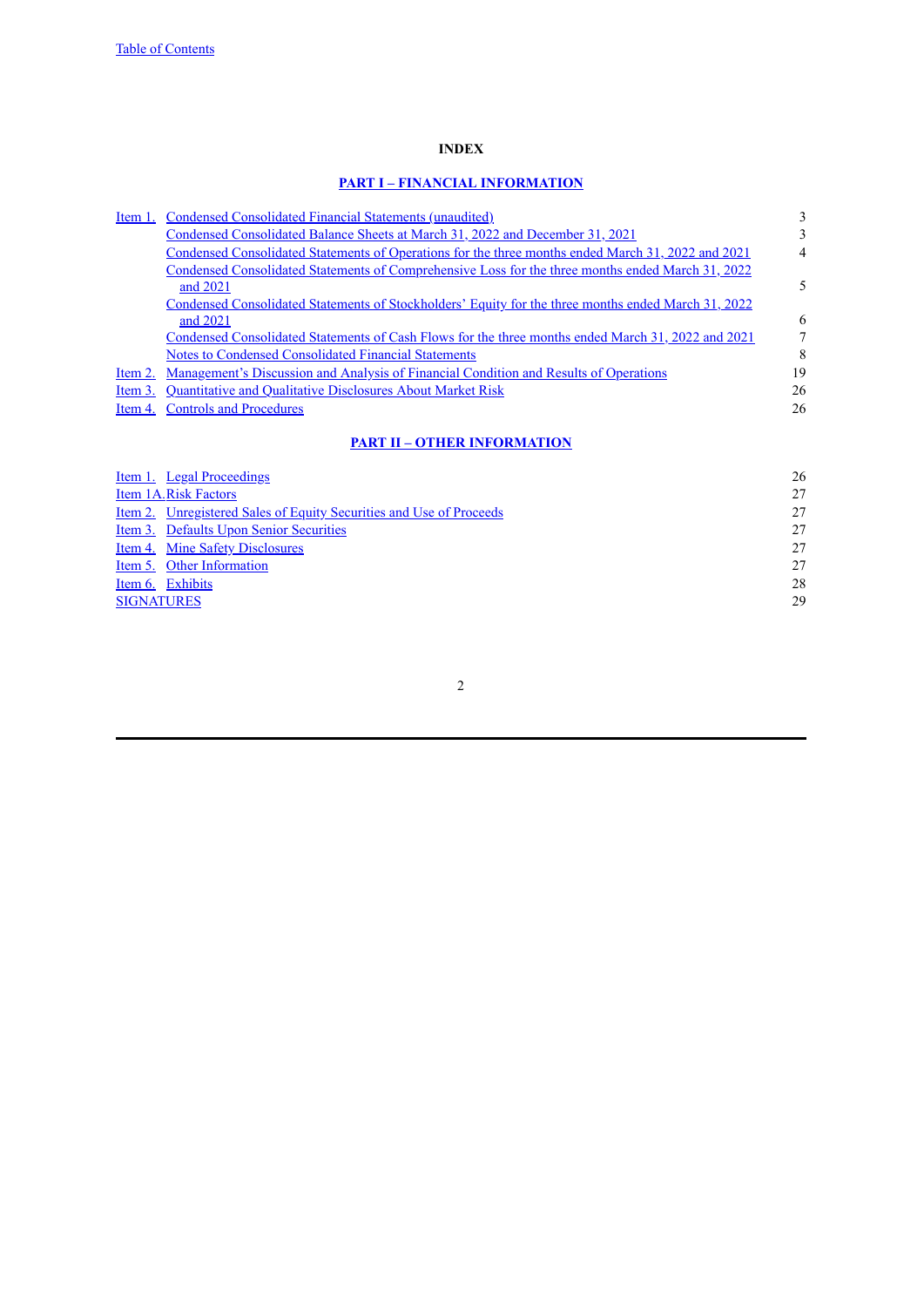# **PART I – FINANCIAL INFORMATION**

# <span id="page-2-2"></span><span id="page-2-1"></span><span id="page-2-0"></span>**ITEM 1. CONDENSED CONSOLIDATED FINANCIAL STATEMENTS**

## **RESHAPE LIFESCIENCES INC.**

**Condensed Consolidated Balance Sheets (unaudited)**

# **(dollars in thousands, except per share amounts)**

|                                                                                       | March 31,<br>2022  |            |             | December 31,<br>2021 |
|---------------------------------------------------------------------------------------|--------------------|------------|-------------|----------------------|
| <b>ASSETS</b>                                                                         |                    |            |             |                      |
| Current assets:                                                                       |                    |            |             |                      |
| Cash and cash equivalents                                                             | $\mathbf{\hat{S}}$ | 15.410     | $\mathbf S$ | 22.765               |
| Restricted cash                                                                       |                    | 50         |             | 50                   |
| Accounts and other receivables (net of allowance for doubtful accounts of \$1,087 and |                    |            |             |                      |
| \$1,172 respectively)                                                                 |                    | 2,410      |             | 2,815                |
| Inventory                                                                             |                    | 3,998      |             | 3,003                |
| Prepaid expenses and other current assets                                             |                    | 1,759      |             | 1,622                |
| Total current assets                                                                  |                    | 23,627     |             | 30,255               |
| Property and equipment, net                                                           |                    | 1,371      |             | 1,454                |
| Operating lease right-of-use assets                                                   |                    | 524        |             | 266                  |
| Other intangible assets, net                                                          |                    | 20,371     |             | 20,827               |
| Other assets                                                                          |                    | 1,377      |             | 1,456                |
| <b>Total assets</b>                                                                   | \$                 | 47,270     | \$          | 54,258               |
| <b>LIABILITIES AND STOCKHOLDERS' EQUITY</b>                                           |                    |            |             |                      |
| Current liabilities:                                                                  |                    |            |             |                      |
| Accounts payable                                                                      | \$                 | 3,598      | \$          | 3,468                |
| Accrued and other liabilities                                                         |                    | 3,463      |             | 3,169                |
| Warranty liability, current                                                           |                    | 649        |             | 415                  |
| Operating lease liabilities, current                                                  |                    | 441        |             | 279                  |
| Total current liabilities                                                             |                    | 8,151      |             | 7,331                |
| Operating lease liabilities, noncurrent                                               |                    | 86         |             |                      |
| Warranty liability, noncurrent                                                        |                    | 41         |             | 300                  |
| Deferred income taxes                                                                 |                    | 367        |             | 555                  |
| <b>Total liabilities</b>                                                              |                    | 8,645      |             | 8,186                |
| Commitments and contingencies                                                         |                    |            |             |                      |
| Stockholders' equity:                                                                 |                    |            |             |                      |
| Preferred stock, 10,000,000 shares authorized:                                        |                    |            |             |                      |
| Series C convertible preferred stock, \$0.001 par value; 95,388 shares issued and     |                    |            |             |                      |
| outstanding at March 31, 2022 and December 31, 2021                                   |                    |            |             |                      |
| Common stock, \$0.001 par value; 100,000,000 shares authorized at both                |                    |            |             |                      |
| March 31, 2022 and December 31, 2021; 18,597,522 and 17,831,875 shares issued and     |                    |            |             |                      |
| outstanding at March 31, 2022 and December 31, 2021, respectively                     |                    | 19         |             | 18                   |
| Additional paid-in capital                                                            |                    | 623,652    |             | 622,906              |
| Accumulated deficit                                                                   |                    | (584, 975) |             | (576, 760)           |
| Accumulated other comprehensive loss                                                  |                    | (71)       |             | (92)                 |
| Total stockholders' equity                                                            |                    | 38,625     |             | 46,072               |
| Total liabilities and stockholders' equity                                            | \$                 | 47,270     | \$          | 54,258               |

See accompanying notes to Condensed Consolidated Financial Statements.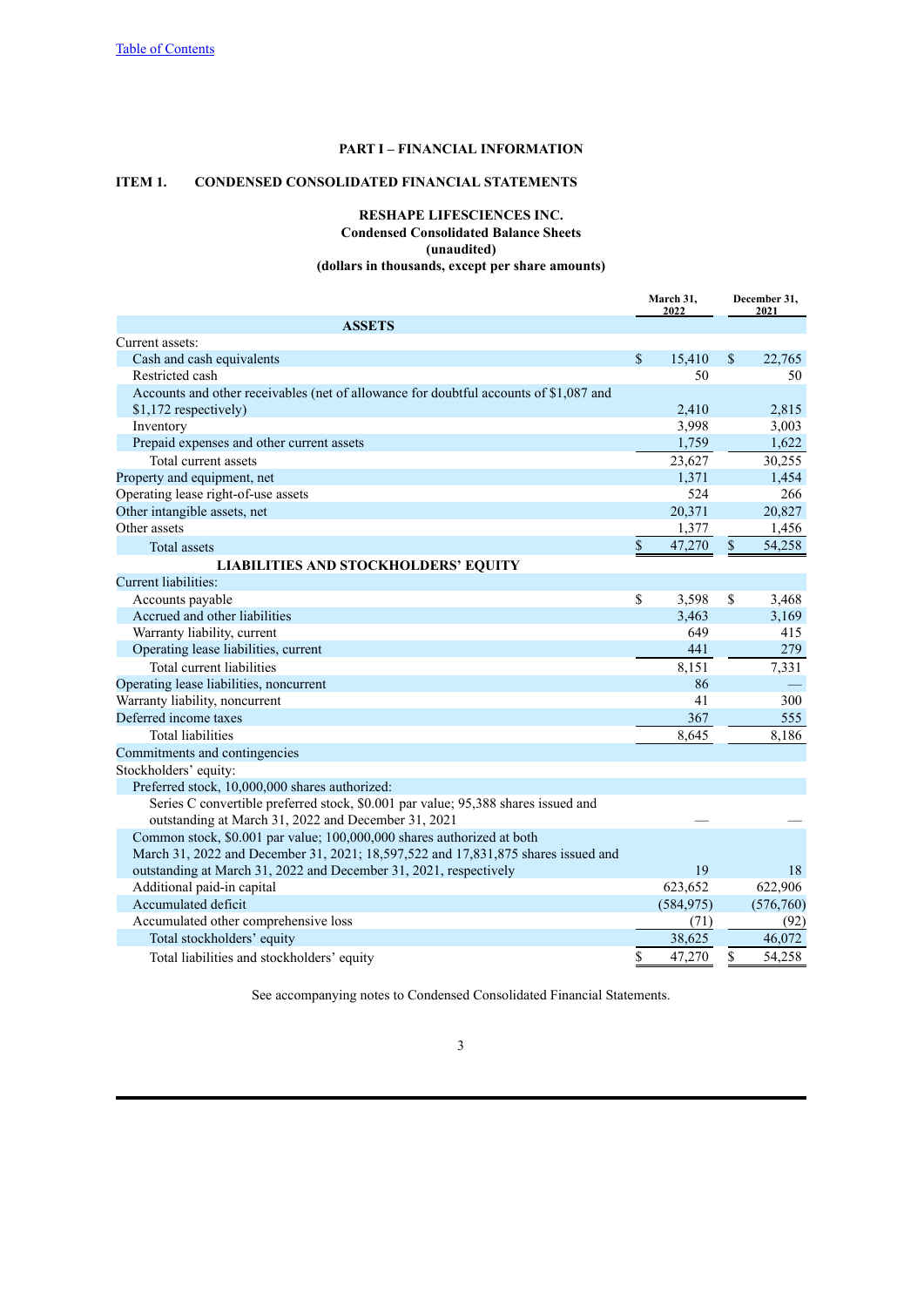### **Condensed Consolidated Statements of Operations (unaudited) (dollars in thousands, except per share amounts)**

<span id="page-3-0"></span>

|                                                             | Three Months Ended March 31, |             |           |  |  |
|-------------------------------------------------------------|------------------------------|-------------|-----------|--|--|
|                                                             | 2022                         |             | 2021      |  |  |
| Revenue                                                     | \$<br>2,440                  | \$          | 3,221     |  |  |
| Cost of revenue                                             | 1,222                        |             | 937       |  |  |
| Gross profit                                                | 1,218                        |             | 2,284     |  |  |
| <b>Operating expenses:</b>                                  |                              |             |           |  |  |
| Sales and marketing                                         | 4,707                        |             | 1,250     |  |  |
| General and administrative                                  | 4,163                        |             | 2,720     |  |  |
| Research and development                                    | 748                          |             | 571       |  |  |
| Total operating expenses                                    | 9,618                        |             | 4,541     |  |  |
| Operating loss                                              | (8,400)                      |             | (2,257)   |  |  |
| Other expense (income), net:                                |                              |             |           |  |  |
| Interest expense, net                                       | (1)                          |             | 599       |  |  |
| Loss on extinguishment of debt, net                         |                              |             | 1,960     |  |  |
| Other, net                                                  | (11)                         |             |           |  |  |
| (Gain) Loss on foreign currency exchange, net               | (16)                         |             | 33        |  |  |
| Loss before income tax provision                            | (8,372)                      |             | (4, 849)  |  |  |
| Income tax (benefit) expense                                | (157)                        |             | 25        |  |  |
| Net loss                                                    | (8,215)                      | \$          | (4, 874)  |  |  |
| Net loss per share - basic and diluted:                     |                              |             |           |  |  |
| Net loss per share - basic and diluted                      | (0.44)                       | $\mathbf S$ | (1.24)    |  |  |
| Shares used to compute basic and diluted net loss per share | 18,539,568                   |             | 3,927,986 |  |  |
|                                                             |                              |             |           |  |  |

See accompanying notes to Condensed Consolidated Financial Statements.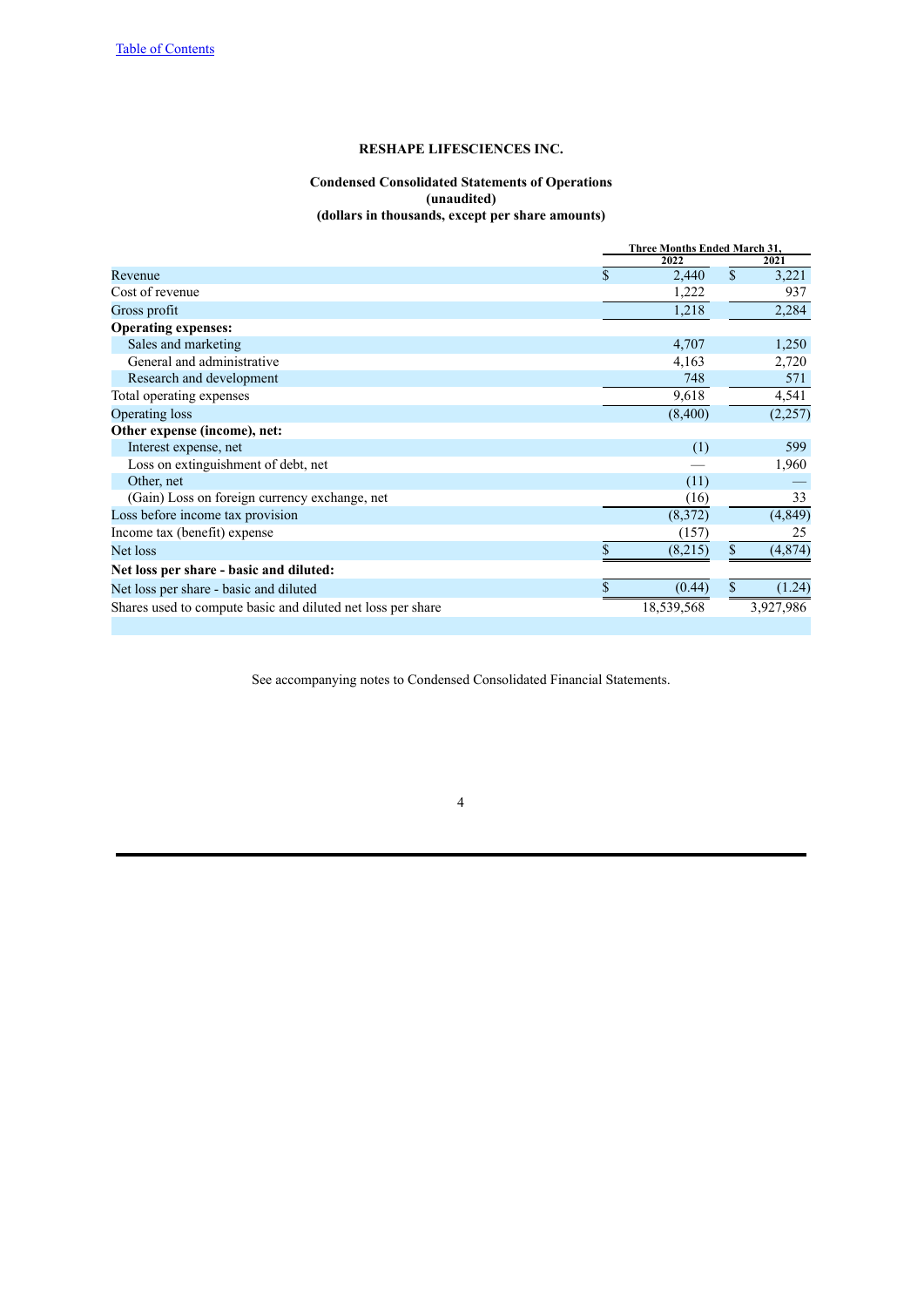#### **Condensed Consolidated Statements of Comprehensive Loss (unaudited) (dollars in thousands)**

<span id="page-4-0"></span>

|                                          | Three Months Ended March 31, |  |         |  |
|------------------------------------------|------------------------------|--|---------|--|
|                                          | 2022                         |  | 2021    |  |
| Net loss                                 |                              |  | (4.874) |  |
| Foreign currency translation adjustments |                              |  | 19      |  |
| Other comprehensive income, net of tax   |                              |  | 19      |  |
| Comprehensive loss                       | (8.194)                      |  | (4,855) |  |

See accompanying notes to Condensed Consolidated Financial Statements.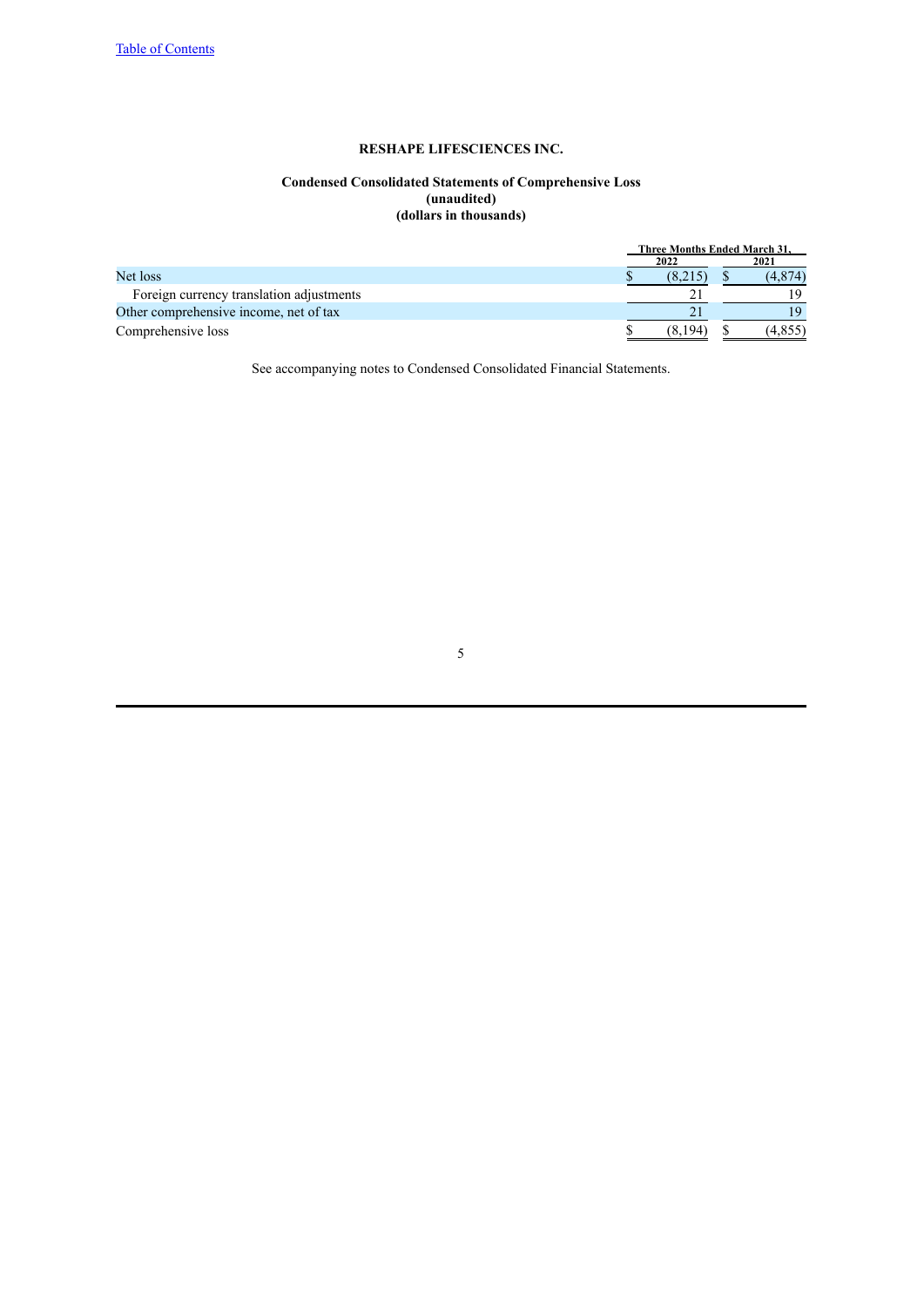### **Condensed Consolidated Statements of Stockholders' Equity (unaudited) (dollars in thousands)**

<span id="page-5-0"></span>

|                                        | Three Months Ended March 31, 2022                     |        |                                              |                          |           |                          |                        |  |         |
|----------------------------------------|-------------------------------------------------------|--------|----------------------------------------------|--------------------------|-----------|--------------------------|------------------------|--|---------|
|                                        | <b>Series C Convertible</b><br><b>Preferred Stock</b> |        | <b>Additional</b><br>Paid-in<br>Common Stock |                          |           | Accumulated              | Total<br>Stockholders' |  |         |
|                                        | <b>Shares</b>                                         | Amount | <b>Shares</b>                                | Amount                   | Capital   | Deficit                  | Comprehensive<br>Loss  |  | Equity  |
| <b>Balance December 31, 2021</b>       | 95.388                                                |        | 17.831.875                                   | 18                       | \$622,906 | \$ (576.760) \$          | (92)                   |  | 46,072  |
| Net loss                               |                                                       |        |                                              |                          |           | (8,215)                  |                        |  | (8,215) |
| Other comprehensive income, net of tax |                                                       |        |                                              |                          |           |                          | 21                     |  | 21      |
| Stock compensation                     |                                                       |        |                                              | $\overline{\phantom{a}}$ | 747       | $\overline{\phantom{a}}$ |                        |  | 747     |
| Issuance of stock from RSUs            |                                                       |        | 765.647                                      |                          |           |                          |                        |  |         |
| <b>Balance March 31, 2022</b>          | 95,388                                                |        | 18.597.522                                   | 19                       | \$623.652 | \$ (584.975)             |                        |  | 38.625  |

|                                        |               | Three Months Ended March 31, 2021                               |               |                                                       |               |        |                              |                 |                                           |  |                               |
|----------------------------------------|---------------|-----------------------------------------------------------------|---------------|-------------------------------------------------------|---------------|--------|------------------------------|-----------------|-------------------------------------------|--|-------------------------------|
|                                        |               | <b>Series</b><br><b>B</b> Convertible<br><b>Preferred Stock</b> |               | <b>Series C Convertible</b><br><b>Preferred Stock</b> | Common Stock  |        | <b>Additional</b><br>Paid-in | Accumulated     | <b>Accumulated Other</b><br>Comprehensive |  | <b>Total</b><br>Stockholders' |
|                                        | <b>Shares</b> | Amount                                                          | <b>Shares</b> | Amount                                                | <b>Shares</b> | Amount | Capital                      | Deficit         | Loss                                      |  | Equity                        |
| <b>Balance December 31, 2020</b>       |               |                                                                 | 95.388        |                                                       | 3.486.253     |        | \$529.432                    | $$(514.827)$ \$ | (121)                                     |  | 14.488                        |
| Net loss                               |               |                                                                 |               |                                                       |               |        |                              | (4, 874)        |                                           |  | (4,874)                       |
| Other comprehensive income, net of tax |               |                                                                 |               |                                                       |               |        |                              |                 | 19                                        |  | 19                            |
| Stock-based compensation expense       |               |                                                                 |               |                                                       |               |        | 101                          |                 |                                           |  | 101                           |
| Series G warrants issued               |               |                                                                 |               |                                                       |               |        | 2,974                        |                 |                                           |  | 2,974                         |
| <b>Balance March 31, 2021</b>          |               |                                                                 | 95,388        |                                                       | 3,486,253     |        | \$532.507                    | $$(519.701)$ \$ | (102)                                     |  | 12,708                        |

See accompanying Notes to Condensed Consolidated Financial Statements.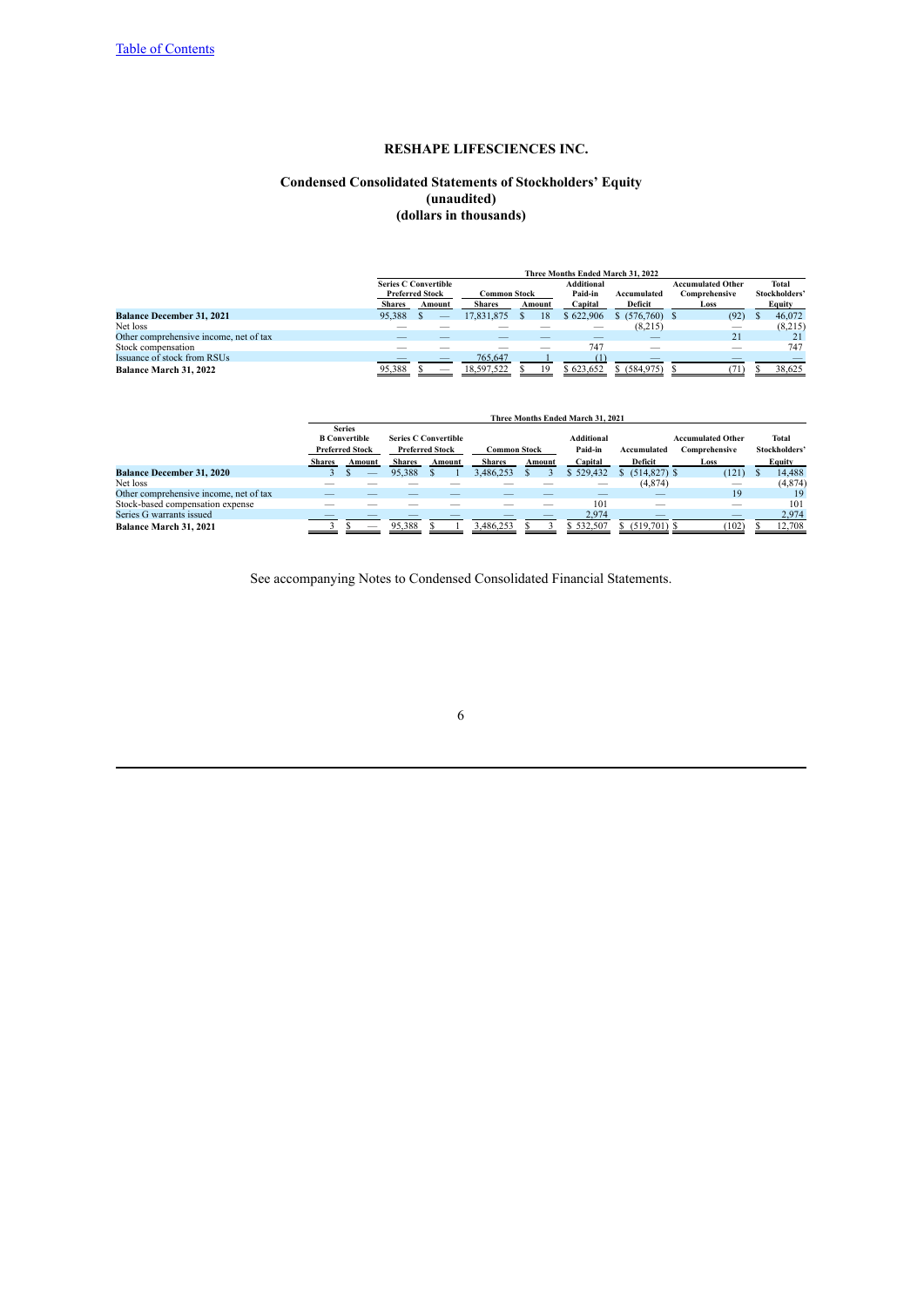## **Condensed Consolidated Statements of Cash Flows (unaudited) (dollars in thousands)**

<span id="page-6-0"></span>

|                                                                                     | Three Months Ended March 31, |                 |                 |          |
|-------------------------------------------------------------------------------------|------------------------------|-----------------|-----------------|----------|
|                                                                                     |                              | 2022            |                 | 2021     |
| <b>Cash flows from operating activities:</b>                                        |                              |                 |                 |          |
| Net loss                                                                            | \$                           | (8,215)         | S               | (4, 874) |
| Adjustments to reconcile net loss to net cash used in operating activities:         |                              |                 |                 |          |
| Depreciation expense                                                                |                              | 94              |                 | 7        |
| Amortization of intangible assets                                                   |                              | 456             |                 | 411      |
| Noncash interest expense                                                            |                              |                 |                 | 43       |
| Loss on extinguishment of debt, net                                                 |                              |                 |                 | 1,960    |
| Stock-based compensation                                                            |                              | 747             |                 | 101      |
| Bad debt expense                                                                    |                              | 26              |                 | 27       |
| Provision for inventory excess and obsolescence                                     |                              | 78              |                 | -1       |
| Deferred income tax                                                                 |                              | (187)           |                 | $\equiv$ |
| Amortization of debt discount and deferred debt issuance costs                      |                              |                 |                 | 461      |
| Other noncash items                                                                 |                              | (20)            |                 | 17       |
| Change in operating assets and liabilities, net of business combination:            |                              |                 |                 |          |
| Accounts and other receivables                                                      |                              | 379             |                 | (780)    |
| Inventory                                                                           |                              | (1,073)         |                 | 182      |
| Prepaid expenses and other current assets                                           |                              | (137)           |                 | 237      |
| Accounts payable and accrued liabilities                                            |                              | 420             |                 | 296      |
| Warranty liability                                                                  |                              | (25)            |                 | (50)     |
| Other                                                                               |                              | 79              |                 |          |
| Net cash used in operating activities                                               |                              | (7,378)         |                 | (1,961)  |
| Cash flows from investing activities:                                               |                              |                 |                 |          |
| Capital expenditures                                                                |                              | (7)             |                 | (119)    |
| Proceeds from sale of capital assets                                                |                              | 9               |                 |          |
| Cash provided by (used in) investing activities:                                    |                              | $\overline{2}$  |                 | (119)    |
| Cash flows from financing activities:                                               |                              |                 |                 |          |
| Proceeds from credit agreement                                                      |                              |                 |                 | 1,000    |
| Net cash provided by financing activities                                           |                              |                 |                 | 1,000    |
| Effect of currency exchange rate changes on cash and cash equivalents               |                              | $\overline{21}$ |                 | 19       |
| Net decrease in cash, cash equivalents and restricted cash                          |                              | (7,355)         |                 | (1,061)  |
| Cash, cash equivalents and restricted cash at beginning of period                   |                              | 22,815          |                 | 3,007    |
| Cash, cash equivalents and restricted cash at end of period                         | \$                           | 15,460          | $\overline{\$}$ | 1,946    |
|                                                                                     |                              |                 |                 |          |
| <b>Supplemental disclosure:</b>                                                     |                              |                 |                 |          |
| Cash paid for income taxes                                                          | \$                           |                 | \$              | 31       |
| Noncash investing and financing activities:                                         |                              |                 |                 |          |
| Capital expenditures accruals                                                       | \$                           | 9               | \$              | 141      |
| Fair value of warrants included as a component of loss on extinguishment of<br>debt |                              |                 |                 | 2,974    |

See accompanying notes to Condensed Consolidated Financial Statements.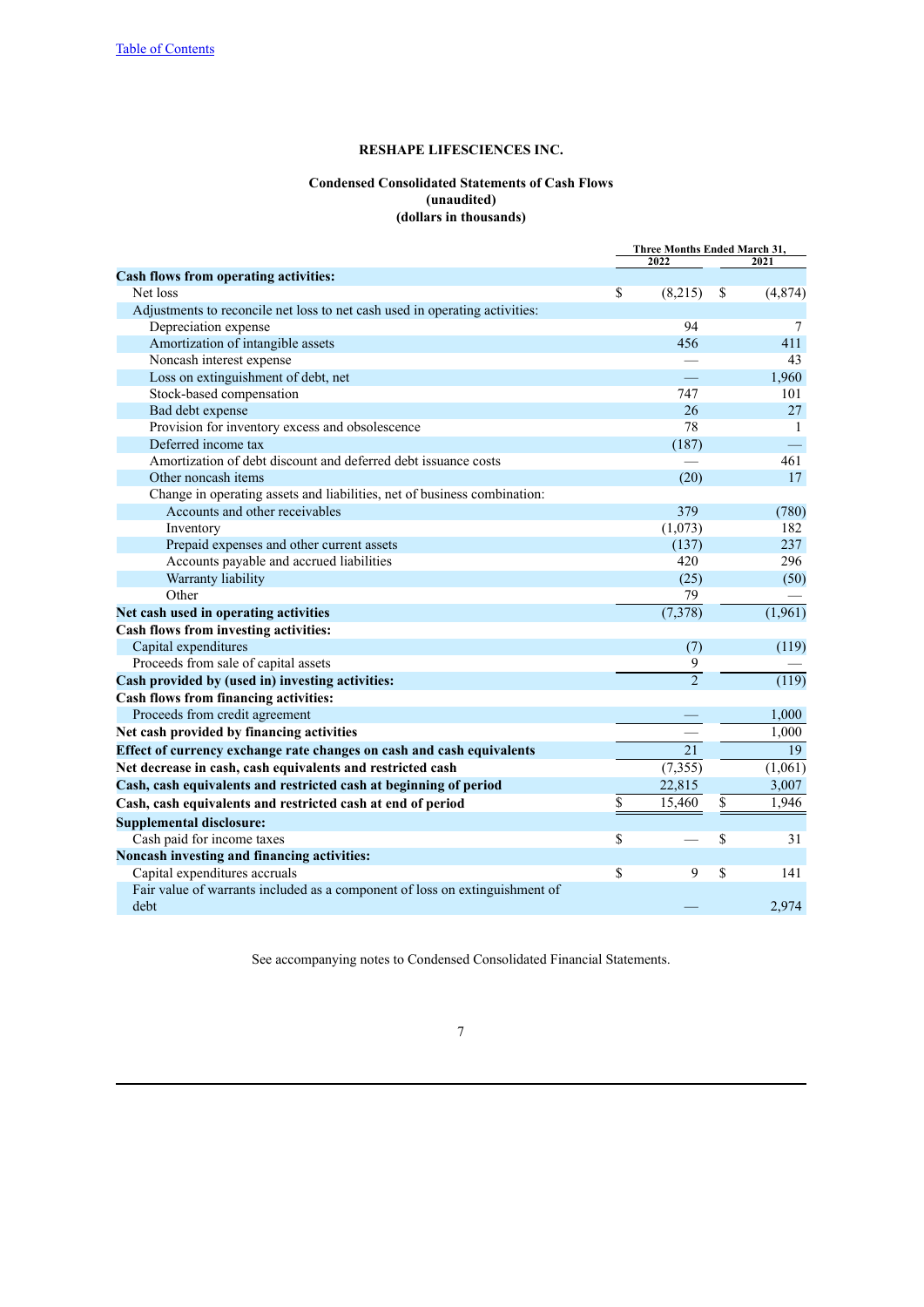### **ReShape Lifesciences Inc.**

#### **Notes to Condensed Consolidated Financial Statements (dollars in thousands, except per share amounts; unaudited)**

#### <span id="page-7-0"></span>**(1) Basis of Presentation**

The accompanying interim condensed consolidated financial statements and related disclosures of Reshape Lifesciences Inc. (the "Company" or "ReShape") have been prepared pursuant to the rules and regulations of the Securities and Exchange Commission ("SEC") and should be read in conjunction with the consolidated financial statements and notes included in the Company's Annual Report on Form 10-K for the year ended December 31, 2021, filed on April 8, 2022. Certain information and footnote disclosures normally included in financial statements prepared in accordance with generally accepted accounting principles in the United States of America ("GAAP") have been condensed or omitted.

In the opinion of management, the interim consolidated condensed financial statements reflect all adjustments considered necessary for a fair statement of the interim periods. All such adjustments are of a normal, recurring nature. The results of operations for the interim periods are not necessarily indicative of the results of operations to be expected for the full year.

#### *Reverse Stock Split and Merger Exchange Ratio*

On June 15, 2021, and immediately prior to the closing of the merger of Obalon Therapeutics, Inc. and ReShape Lifesciences Inc., the Company effected a 1-for-3 reverse stock split. Accordingly, all share and per share amounts for the period presented in the accompanying consolidated financial statements and notes thereto have been adjusted retroactively, where applicable, to reflect the reverse stock split. No fractional shares were issued in connection with the reverse stock split. Unless otherwise noted, all references to shares of the Company's common stock and per share amounts have also been adjusted to reflect the exchange ratio of 0.5367 Obalon shares for one ReShape share in connection with the merger.

#### *Acquisition*

The Company accounts for business combinations in accordance with Accounting Standards Codification ("ASC") 805, Business Combinations. The results of businesses acquired in a business combination are included in the Company's consolidated financial statements from the date of the acquisition. Purchase accounting results in assets and liabilities of an acquired business generally being recorded at their estimated fair values on the acquisition date. Any excess consideration over the fair value of assets acquired and liabilities assumed is recognized as goodwill. Transaction costs associated with business combinations are expensed as incurred and are included in general and administrative related costs in the consolidated statements of operations. The Company performs valuations of assets acquired and liabilities assumed and allocates the purchase price to its respective assets and liabilities. Determining the fair value of assets acquired and liabilities assumed requires management to use significant judgment and estimates.

Upon completion of the business combination with Obalon on June 15, 2021, the transaction was treated as a "reverse acquisition" for financial accounting purposes. As a result of the controlling interest of the former shareholders of ReShape, for financial statement reporting and accounting purposes, ReShape was considered the acquirer under the acquisition method of accounting in accordance with the Financial Accounting Standards Board ("FASB") Accounting Standards Codification ("ASC") 805-10-55. The reverse acquisition is deemed a capital transaction in substance whereas the historical assets and liabilities of Obalon before the business combination were replaced with the historical financial statements of ReShape in all future filings with the SEC.

### *Goodwill and Long-Lived Assets*

Goodwill represents the excess of the cost of an acquired business over the fair value of the identifiable tangible and intangible assets acquired and liabilities assumed in a business combination.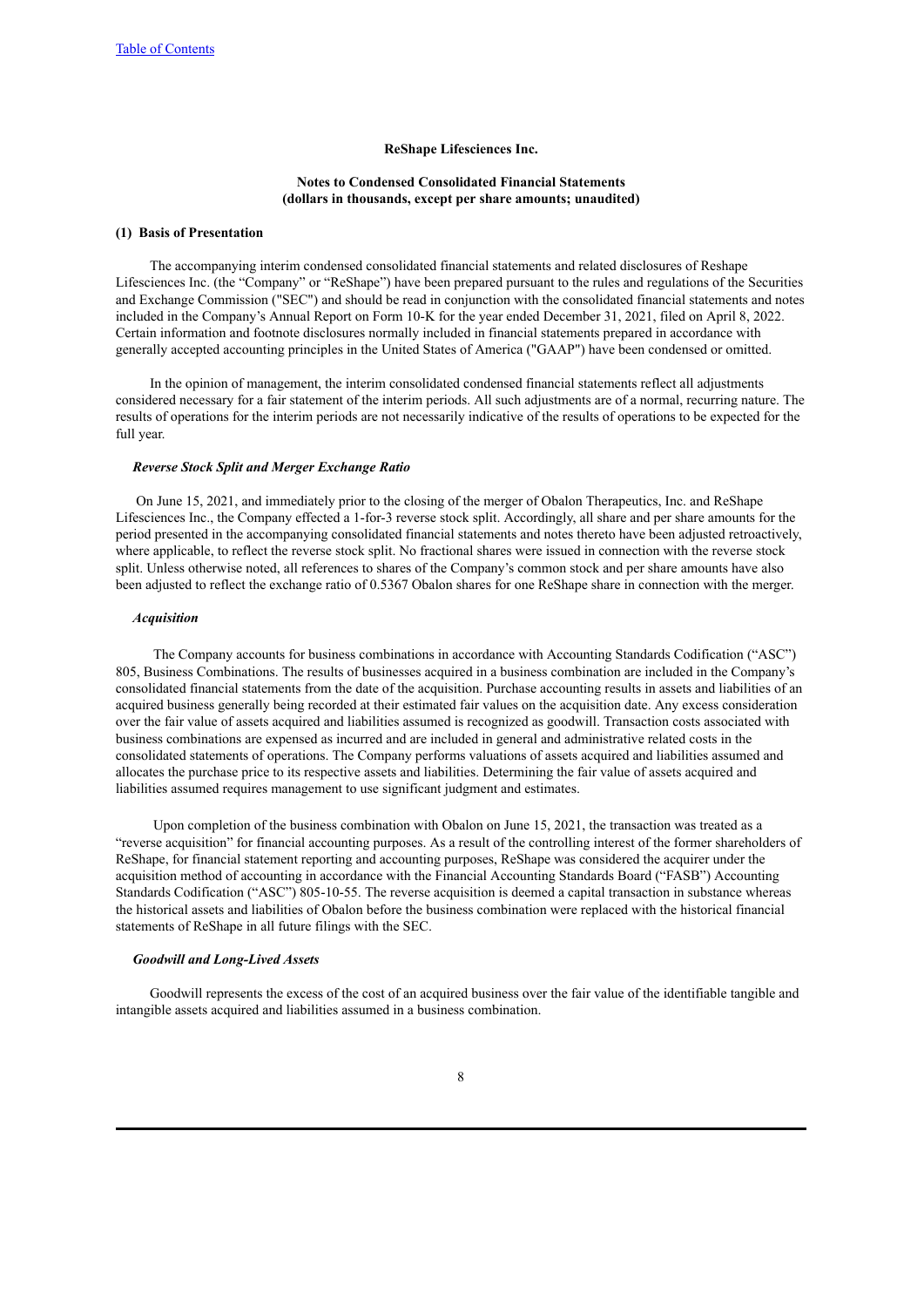Indefinite-lived intangible assets relate to in-process research and development ("IPR&D") acquired in business combinations. The estimated fair values of IPR&D projects acquired in a business combination which have not reached technological feasibility are capitalized and accounted for as indefinite-lived intangible assets until completion or abandonment of the projects. In accordance with guidance within FASB ASC 350 "Intangibles - Goodwill and Other," goodwill and identifiable intangible assets with indefinite lives are not subject to amortization but must be evaluated for impairment.

We evaluate long-lived assets, including finite-lived intangible assets, for impairment by comparison of the carrying amounts to future net undiscounted cash flows expected to be generated by such assets when events or changes in circumstances indicate the carrying amount of an asset may not be recoverable. Should an impairment exist, the impairment loss would be measured based on the excess carrying value of the asset over the asset's fair value or estimates of future discounted cash flows.

For goodwill and indefinite-lived intangible assets, in-process research and development, we review for impairment annually and upon the occurrence of certain events as required by ASC Topic 350, "Intangibles — Goodwill and Other." Goodwill and indefinite-lived intangible assets are tested at least annually for impairment and more frequently if events or changes in circumstances indicate that the asset might be impaired. We review goodwill for impairment by first assessing qualitative factors to determine whether it is more likely than not that the fair value of a reporting unit is less than its carrying amount as a basis for determining whether it is necessary to perform the two-step goodwill impairment test. If we are able to determine that it is not more likely than not that the fair value of a reporting unit is less than its carrying amount, we would conclude that goodwill is not impaired. If the carrying amount of a reporting unit is zero or negative, the second step of the impairment test is performed to measure the amount of impairment loss, if any, when it is more likely than not that a goodwill impairment exists. The Company did not record any impairment loss for goodwill or indefinite-lived intangible assets for the three months ended March 31, 2022 and 2021.

#### *Fair Value of Financial Instruments*

The carrying amounts of cash equivalents, accounts receivable, accounts payable and certain accrued and other liabilities approximate fair value due to their short-term maturities. Refer to Note 5 regarding the fair value of debt instruments and Note 9 regarding fair value measurements and inputs of warrants.

#### *Net Loss Per Share*

The following table sets forth the potential shares of common stock that are not included in the calculation of diluted net loss per share because to do so would be anti-dilutive as of the end of each period presented:

|                                 | March 31. |           |
|---------------------------------|-----------|-----------|
|                                 | 2022      | 2021      |
| Stock options                   | 833.974   |           |
| Unvested restricted stock units | 897.823   |           |
| Convertible preferred stock     | 38        | 726       |
| Warrants                        | 6.952.335 | 8.164.319 |

#### *Recent Accounting Pronouncements*

There were no new accounting standards adopted by the Company in 2022.

#### *New accounting standards not yet adopted are discussed below.*

In June 2016, the FASB issued ASU No. 2016-13, *Financial Instruments – Credit Losses (Topic 326)*: Measurement of Credit Losses on Financial Instruments, which is intended to provide financial statement users with more useful information about expected credit losses on financial assets held by a reporting entity at each reporting date. In May 2019, the FASB issued ASU No. 2019-05, which amended the new standard by providing targeted transition relief. The new guidance replaces the existing incurred loss impairment methodology with a methodology that requires consideration of a broader range of reasonable and supportable forward-looking information to estimate all expected credit losses. In November 2019, the FASB issued ASU No. 2019-11, which amended the new standard by providing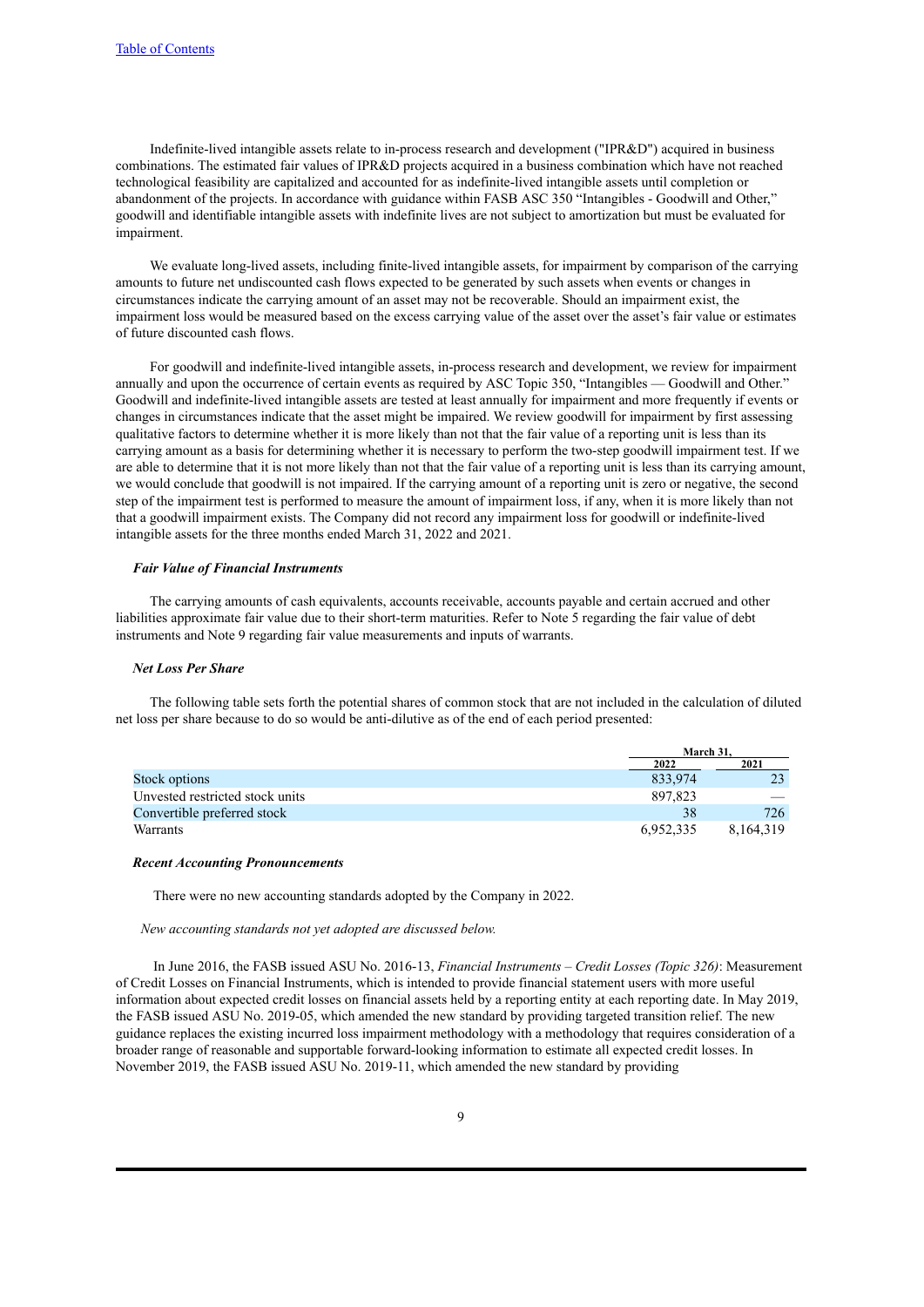additional clarification. This guidance is effective for the fiscal years and interim periods within those years beginning after December 15, 2022. The Company is currently evaluating the impact the guidance will have on its consolidated financial statements.

### **(2) Liquidity and Management's Plans**

The accompanying condensed consolidated financial statements have been prepared assuming the Company will continue as a going concern. The Company currently does not generate revenue sufficient to offset operating costs and anticipates such shortfalls to continue primarily due to the unpredictability of new variants of COVID-19, which may result in a slow-down of elective surgeries and restrictions in some locations. The Company believes that the actions presently being taken to further implement the Company's business plan to expand sales with a direct to consumer marketing strategy will provide the opportunity for the Company to generate sufficient revenues to continue as a going concern. The Company believes in the viability of its business strategy and in its ability to raise additional funds, there can be no assurance to that effect. The Company's ability to continue as a going concern is dependent upon the Company's ability to further implement its business plan and generate revenues.

As of March 31, 2022, the Company had net working capital of approximately \$15.5 million, primarily due to cash and cash equivalents and restricted cash of \$15.5 million. The Company's principal source of liquidity as of March 31, 2022, consisted of approximately \$15.5 million of cash and cash equivalents and restricted cash, and \$2.4 million of accounts receivable.

The Company's anticipated operations include plans to (i) manufacture, and promote the sales and operations of the LAP-BAND® product line in order to expand sales domestically and internationally as well as to obtain cost savings synergies, (ii) introduce to the market place reshape**care**TM and ReShape Marketplace as an extension of reshape**care** (iii) continue clinical testing of the ReShape Vest, (iv) continue development of the Diabetes Bloc-Stim Neuromodulation, (v) seek opportunities to leverage our intellectual property portfolio and custom development services to provide third-party sales and licensing opportunities, and (vi) explore and capitalize on synergistic opportunities to expand our portfolio and offer future minimally invasive treatments and therapies in the obesity continuum of care, which includes the Obalon product line from the merger with Obalon that was completed on June 15, 2021. With the July 2021 financing transaction, the Company believes that it has the flexibility to manage the growth of its expenditures and operations.

#### *COVID-19 Risk and Uncertainties and CARES Act*

Since the first quarter of 2020, the COVID-19 pandemic has led to unprecedented restrictions on, distributions in, and other related impacts on business and personal activities, including a shift in healthcare priorities, which resulted in a significant decline in medical procedures in 2020 in the United States and foreign countries. Concerns remain regarding the pace of economic recovery due to virus resurgence, including new variants, across the globe as well as vaccine distribution and hesitancy. The United States and other foreign governments may continue existing measures or implement new restrictions and other requirements in light of the continuing spread of the COVID-19 pandemic. Due to the uncertainty caused by the COVID-19 pandemic, the full extent to which the pandemic will directly or indirectly impact the Company's business, results of operations and financial condition, including sales, expenses, manufacturing, clinical trials, research and development costs, reserves and allowances, will depend on future developments that are highly uncertain and difficult to predict. These developments include, but are not limited to, the duration and spread of the outbreak (including new and more contagious variants of COVID-19), its severity, the actions to contain the virus or address its impact, the timing, distribution, public acceptance and efficacy of vaccines and other treatments, United States and foreign governments actions to respond to the reduction of global activity, and how quickly and to what extent normal economic and operating conditions can resume.

On March 27, 2020, President Trump signed into law the "Coronavirus Aid, Relief, and Economic Security (CARES) Act." The CARES Act, among other things, includes provisions relating to refundable payroll tax credits, deferment of employer side social security payments, net operating loss carryback periods, alternative minimum tax credit refunds, modifications to the net interest deduction limitations, increased limitations on qualified charitable contributions, and technical corrections to tax depreciation methods for qualified improvement property. The CARES Act established the Paycheck Protection Program ("PPP") under which the Company received a PPP loan. On February 3, 2021, the Company submitted the application for PPP loan forgiveness according to the terms and conditions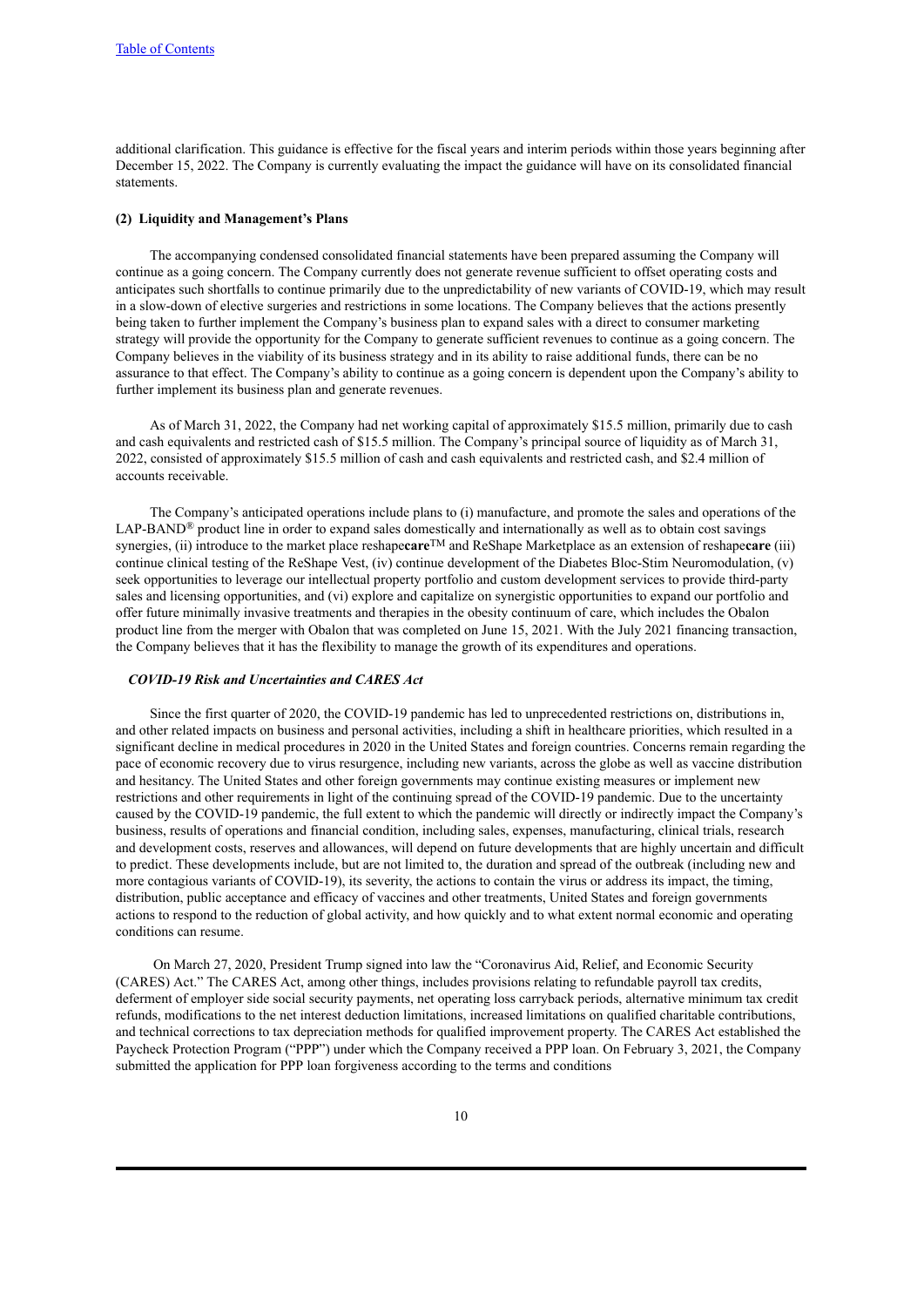of the United States Small Business Administration's ("SBA") Loan Forgiveness Application (Revised June 24, 2002). On March 1, 2021, the Company received confirmation from the SBA that, the PPP Loan had been forgiven in full including all interest incurred. This may still be subject to audit by the SBA or relevant authorities, subject to terms and conditions of the PPP program. The Company was also able to benefit from the employee retention credit. For further details on the PPP loan and the employee retention credit, see Note 5 below.

#### **(3) Supplemental Balance Sheet Information**

Components of selected captions in the condensed consolidated balance sheets consisted of the following:

#### *Inventory:*

|                 | March 31, | December 31, |
|-----------------|-----------|--------------|
|                 | 2022      | 2021         |
| Raw materials   | 1,028     | 829          |
| Sub-assemblies  | 1.231     | 682          |
| Finished goods  | 1.739     | 1.492        |
| Total inventory | 3.998     | 3,003        |

#### *Prepaid expenses and other current assets:*

|                                                 |  | March 31,<br>2022 |  | December 31, |
|-------------------------------------------------|--|-------------------|--|--------------|
|                                                 |  |                   |  | 2021         |
| Prepaid insurance                               |  | 597               |  | 736          |
| Prepaid advertising and marketing               |  | 947               |  | 698          |
| Other current assets                            |  | 215               |  | 188          |
| Total prepaid expenses and other current assets |  | -759              |  | 1.622        |

#### *Accrued and other liabilities:*

|                                     | March 31, | December 31, |
|-------------------------------------|-----------|--------------|
|                                     | 2022      | 2021         |
| Payroll and benefits                | 1,858     | 1,527        |
| Customer deposits                   | 596       | 549          |
| Taxes                               | 299       | 307          |
| Accrued insurance premium           |           | 301          |
| Accrued professional                | 396       | 300          |
| Other liabilities                   | 314       | 185          |
| Total accrued and other liabilities | 3.463     | 3,169        |
|                                     |           |              |

#### **(4) Goodwill and Intangible Assets**

Indefinite-lived intangible assets consist of IPR&D for the ReShape Vest recorded in connection with the Company's 2017 acquisition of BarioSurg, Inc and developed technology recorded in connection with the Obalon acquisition. The Company's finite-lived intangible assets consists of developed technology, trademarks and tradenames, and covenant not to compete. The estimated useful lives of these finite-lived intangible assets range from 3 to 10 years. The amortization expenses for the three months ended March 31, 2022 and 2021, were \$0.5 million and \$0.4 million, respectively.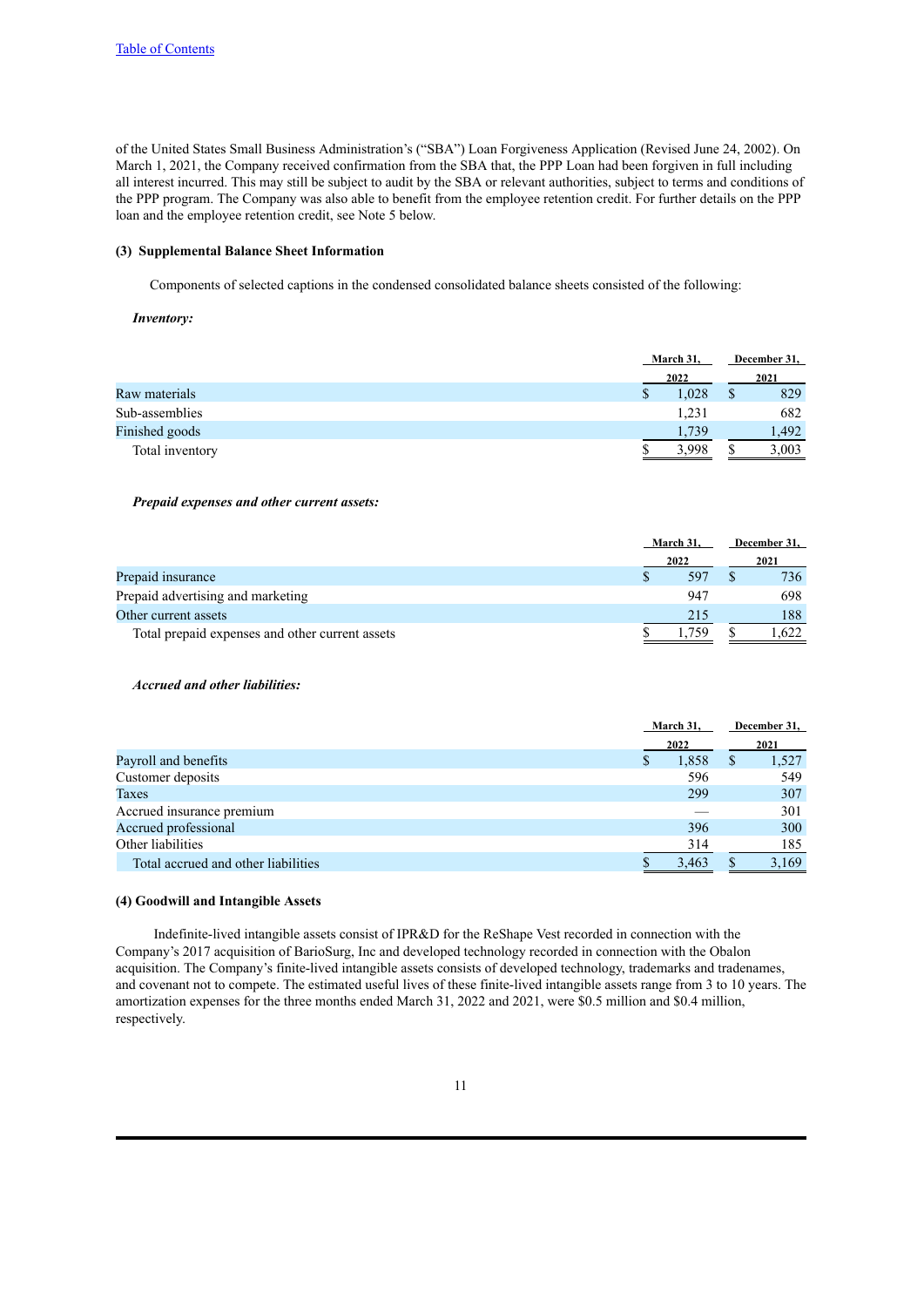### **(5) Debt**

## *CARES Act*

On April 24, 2020, the Company entered into a PPP Loan agreement with Silicon Valley Bank ("SVB") under the PPP, which is part of the CARES Act administered by the United States Small Business Administration ("SBA"). As part of the application for these funds, the Company in good faith, has certified that the current economic uncertainty made the loan request necessary to support the ongoing operations of the Company. This certification further requires the Company to take into account our current business activity and our ability to access other sources of liquidity sufficient to support ongoing operations in a manner that is not significantly detrimental to the business. Under this program, the Company received proceeds of \$1.0 million from the PPP Loan. In accordance with the requirements of the PPP, the Company used proceeds from the PPP Loan primarily for payroll costs, rent and utilities. The PPP Loan has a 1.00% interest rate per annum, matures on April 24, 2022 and is subject to the terms and conditions applicable to loans administered by the SBA under the PPP.

On February 23, 2021, the Company submitted the application for PPP loan forgiveness, in accordance with the terms and conditions of the SBA's Loan Forgiveness Application (revised June 24, 2020). On March 1, 2021, the Company received confirmation from the SBA that the PPP Loan was forgiven in full including all interest incurred, which resulted in a gain on debt extinguishment of \$1.0 million, during the three months ended March 31, 2021.

On December 27, 2020, the Taxpayer Certainty and Disaster Tax Relief Act of 2020 expanded certain benefits made available under the enhanced CARES Act, including modifying and extending the employee retention credit. As modified, the employee retention credit provides eligible employers with less than 500 employees a refundable tax credit against the employer's share of social security taxes. The employee retention credit is equal to 70% of qualified wages paid to employees during calendar year 2021 for a maximum credit of \$7,000 per employee for each calendar quarter through September 30, 2021. The Company recognized a \$0.3 million employee retention credit during the three months ended March 31, 2021, which was offset against payroll tax expense.

### *Credit Agreement*

On January 19, 2021, the Company and the Lender entered into an amendment to the credit agreement, originally entered into on March 25, 2020, that increased the amount available under delayed draw term loans by \$1.0 million, and issued an additional 1,000,000 Series G Warrants. The Company evaluated the accounting related to the amendment and in conjunction with the warrants issued. Based on this analysis the Company determined the agreements are substantially different and extinguished the original credit agreement and recorded the amended credit agreement as a new debt at a fair value of \$10.0 million. As a result, during the three months ended March 31, 2021, the Company recorded a debt discount of approximately \$0.5 million and a \$3.0 million loss on extinguishment of debt, which is comprised of the fair value of the warrants and unamortized debt issuance cost with the original credit agreement, offset by the debt discount. At March 31, 2021, there was approximately \$0.1 million of unamortized debt discount. Pursuant to the amendment of the credit agreement, the maturity date of the loans are March 31, 2021 and the loans bear interest at LIBOR plus 2.5%.

On March 10, 2021, the Company and the Lender entered into an amendment to the credit agreement that extended the maturity date from March 31, 2021 to March 31, 2022. The Company has accounted for this amendment as a debt modification. The associated unamortized debt discount on the January 19, 2021 amendment of \$0.1 million will be amortized as interest expense over the term of the amended credit agreement.

On June 28, 2021, the Company entered into a warrant exercise agreement with existing investors, including the Lender, to exercise certain outstanding warrants. For further details on this transaction see Note 9. The Company used some of the proceeds from this transaction to pay off the \$10.5 million of debt outstanding under the credit agreement.

#### *Asset Purchase Consideration Payable*

The asset purchase consideration payable related to the Company's December 2018 acquisition of the LAP-BAND product line from Apollo Endosurgery, Inc. ("Apollo"), was initially recorded at net present value using a discount rate of 5.1%. The asset purchase consideration payable was originally secured by a first security interest in substantially all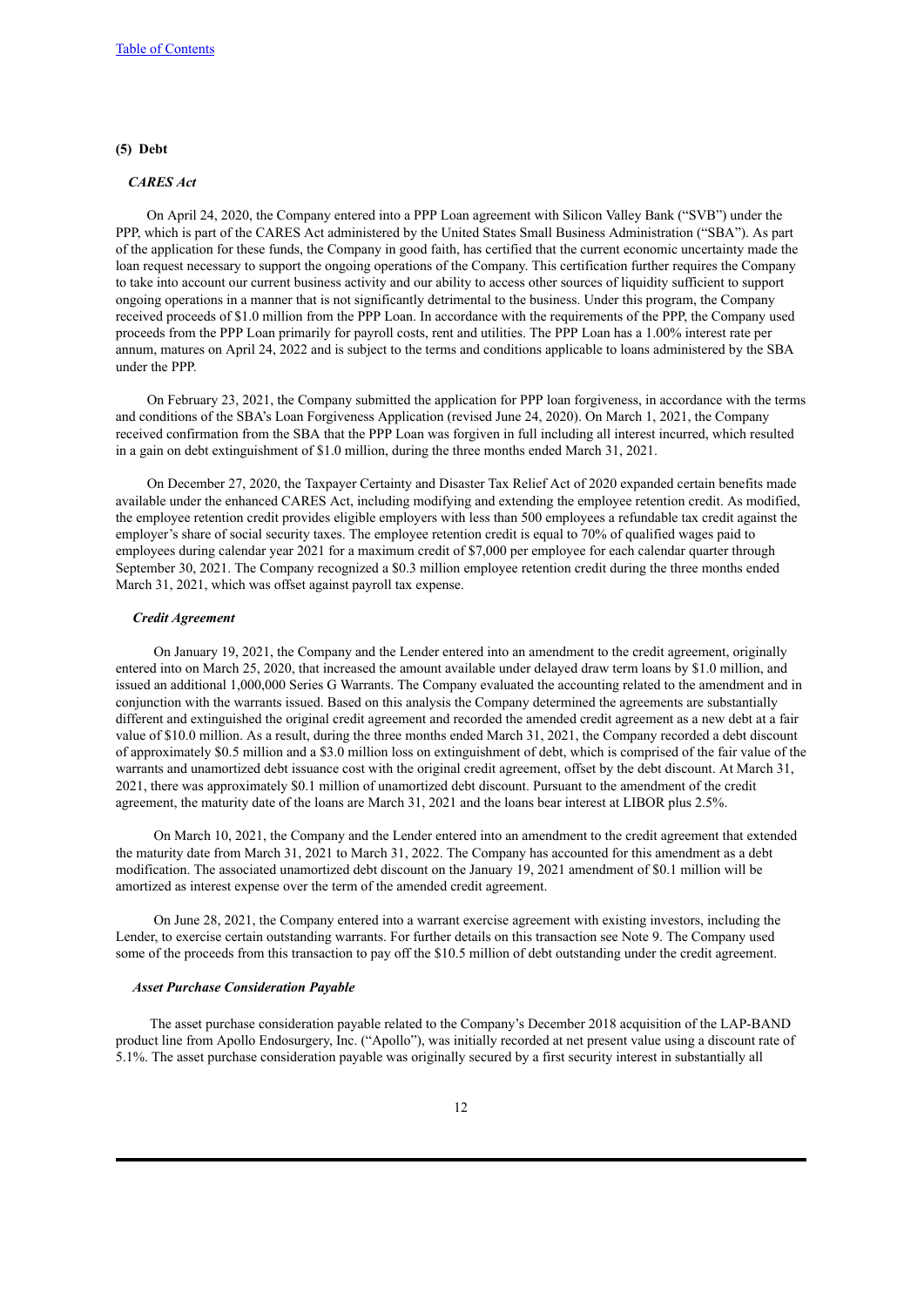of the Company's assets, but that security interest terminated in accordance with its terms in October 2019. At December 31, 2021, the Company had paid off the purchase consideration in full.

#### **(6) Leases**

The Company has noncancelable operating leases for office and warehouse space in San Clemente and Carlsbad, California, as well as noncancelable operating leases for certain office equipment that expire at various dates through 2022. The Company does not have any short-term leases or financing lease arrangements. The Company extended the San Clemente lease by twelve months with an end date of June 30, 2023 and extended the Carlsbad lease by three months with an end date of June 30, 2022. Certain of the Company's equipment leases include variable lease payments that are adjusted periodically based on actual usage. Lease and non-lease components are accounted for separately.

Operating lease costs were \$0.2 million and \$0.1 million for the three months ended March 31, 2022 and 2021, respectively. Variable lease costs were not material.

Supplemental information related to operating leases is as follows:

| <b>Balance sheet information at March 31, 2022</b>                                |              |            |
|-----------------------------------------------------------------------------------|--------------|------------|
| Operating lease ROU assets                                                        | \$           | 524        |
|                                                                                   |              |            |
| Operating lease liabilities, current portion                                      | $\mathbf{s}$ | 441        |
| Operating lease liabilities, long-term portion                                    |              | 86         |
| Total operating lease liabilities                                                 |              | 527        |
|                                                                                   |              |            |
| Cash flow information for the three months ended March 31, 2022                   |              |            |
| Cash paid for amounts included in the measurement of operating leases liabilities | \$           | <b>200</b> |
|                                                                                   |              |            |
| Maturities of operating lease liabilities were as follows:                        |              |            |
| Twelve months ending March 31, 2022                                               |              |            |
| 2023                                                                              | \$           | 451        |
| 2024                                                                              |              | 87         |
| Total lease payments                                                              |              | 538        |
| Less: imputed interest                                                            |              | 11         |
| Total lease liabilities                                                           |              | 527        |
|                                                                                   |              |            |
| Weighted-average remaining lease term at end of period (in years)                 |              | 1.0        |
| Weighted-average discount rate at end of period                                   |              | 5.5        |

# **(7) Acquisition**

On June 15, 2021, the Company completed the previously announced merger with Obalon, which was treated as a reverse acquisition for accounting purposes, for an aggregate purchase price of \$30.6 million. This includes the issuance of 3,340,035 shares of common stock valued at \$30.6 million at the closing market price on the day of merger and the cancellation of 2,680,301 shares of common stock. As a result of the controlling interest of the former shareholders of ReShape, for financial statement reporting and accounting purposes, ReShape was considered the acquirer under the acquisition method of accounting in accordance with ASC 805-10-55. The reverse acquisition is deemed a capital transaction in substance whereas the historical assets and liabilities of Obalon before the business combination were replaced with the historical financial statements of ReShape in all future filings with the SEC. There were no acquisition related costs recognized for the three months ended March 31, 2022 and 2021.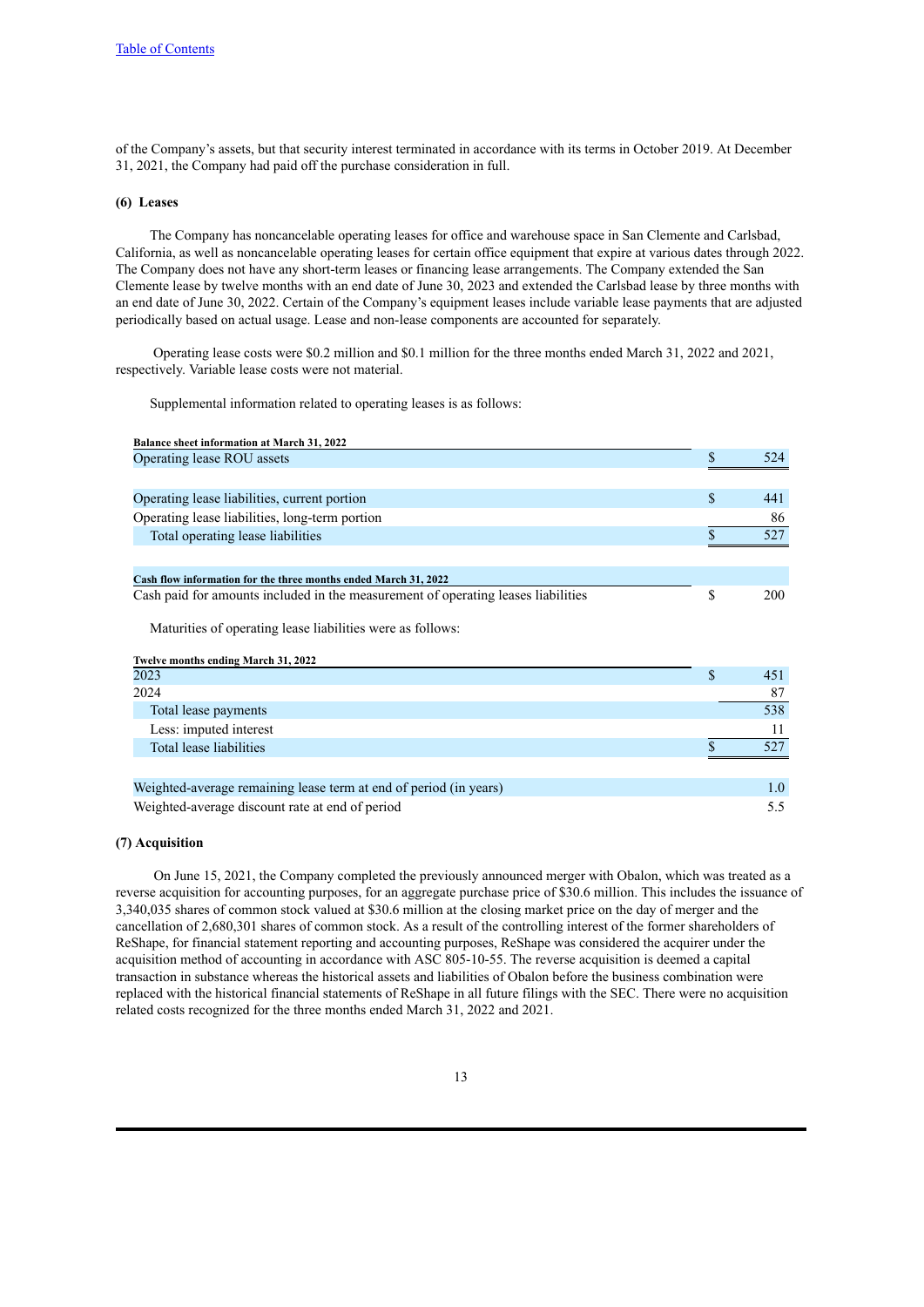Tangible and intangible assets acquired were recorded based on their estimated fair values at the acquisition date. The excess of the purchase price over the fair value of the net assets acquired was recorded to goodwill. The following table summarizes the fair values of the assets acquired and liabilities assumed, primarily related to inventory, developed technology, goodwill (including the deductibility for tax purposes) and income tax related accruals:

| Current assets                             | S | 5,887   |
|--------------------------------------------|---|---------|
| Property and equipment, net                |   | 796     |
| Right-of-use assets                        |   | 335     |
| Other assets                               |   | 1,898   |
| Goodwill                                   |   | 21,566  |
| Developed technology                       |   | 2,730   |
| Liabilities assumed                        |   | (2,650) |
| Total purchase price                       |   | 30,562  |
| Less: cash acquired                        |   | (5,207) |
| Total purchase price, net of cash acquired |   | 25,355  |

As part of the warrant agreements there was a provision that would provide the holders, at their election, a cash payment based on a Black-Scholes valuation of the warrants in connection with certain fundamental transactions. This clause could be exercised by the holders for 30 days subsequent to the date of the transaction. The Company performed a preliminary valuation of the warrants and recorded a liability at the time of the merger of \$2.0 million. During the third quarter of 2021, the Company completed its valuation of these warrants which resulted in a liability for the warrants of \$1.3 million, a decrease of \$0.7 million, which had a corresponding decrease to goodwill. The Company had one of the holders exercise the fundamental transaction option, and rather than paying cash both parties agreed on the Company issuing shares of common stock and new warrants to this investor. See Notes 8 and 9 below for additional details. As the 30 day period passed, the Company valued the remaining warrants using a Black-Scholes model with an exercise price ranging from \$13.20 to \$15.00 per share, a risk free rate of 0.44%, a volatility rate of 122.1% and a dividend rate of 0. This resulted in a total fair value of \$0.9 million as of July 15, 2021, with the change in fair value being recognized as a component of warrant expense. The ending liability of \$0.5 million was reclassified from a current liability to additional paid-in capital.

As of March 31, 2022, the Company is still finalizing the impact of acquisition accounting on deferred income taxes, which will be finalized when the pre-merger Obalon tax return is finalized.

Goodwill includes expected synergies and other benefits the Company believes will result from the acquisition. The developed technology has been capitalized at fair value as an intangible asset with an estimated life of 15 years. The developed technology was determined using the income approach. This approach determines fair value based on cash flow projections which are discounted to present value using a risk-adjusted rate of return, using nonrecurring Level 3 inputs. The discount rate used was 22.0%. For the year ended December 31, 2021, the Company fully impaired goodwill due to the decline in market capitalization.

#### **(8) Equity**

#### *Common Stock Issued Related to Restricted Stock Units*

During the three months ended March 31, 2022, the Company issued 765,647 shares of common stock subject to vesting of the restricted stock units. For further details see Note 12. There were no shares issued during the three months ended March 31, 2021.

#### *August 2021 Issuance of Common Stock for Services*

On August 11, 2021, the Company entered into a consulting agreement in which the Company issued to the consultant 37,500 shares of restricted common stock for the consulting services in a private placement in reliance on Rule 4(a)(2) under the Securities Act of 1933, as amended (the "Securities Act"). The shares were deemed earned on the day of the agreement and became unrestricted six months after the agreement date which is when the contract term ends.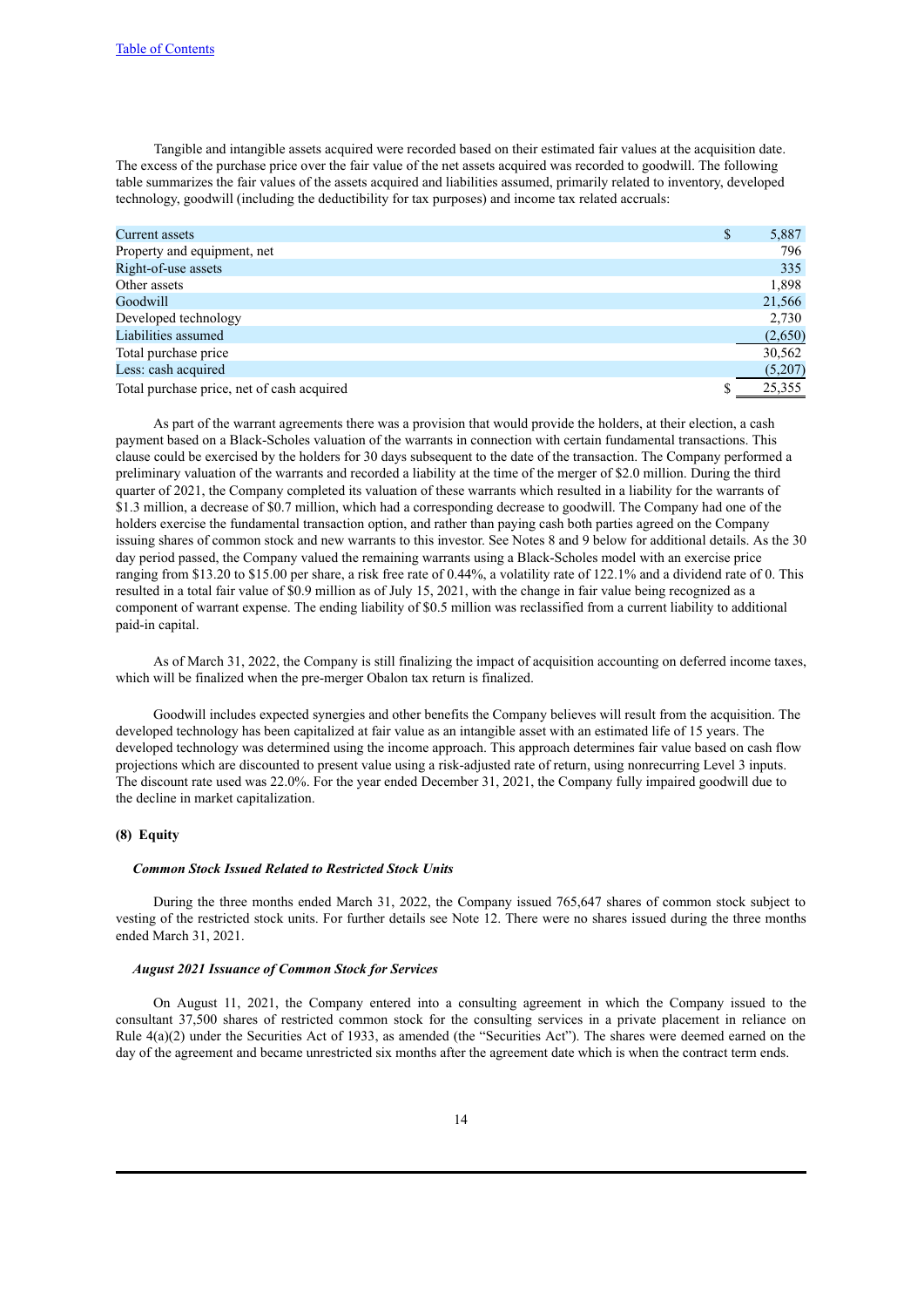### *July 2021 Exchange of Warrants for Common Stock*

On July 16, 2021, the Company entered into an exchange agreement (the "Exchange Agreement") with existing institutional investors to exchange certain outstanding warrants (the "Exchange Warrants") for shares of common stock and new warrants to purchase common stock. The investors held common stock purchase warrants issued by the Company prior to the merger of Obalon and ReShape. The merger constituted a fundamental transaction under the Exchange Warrants and, as a result thereof, pursuant to the terms and conditions of the Exchange Warrants, the investors were entitled to a cash payment equal to the Black Scholes value of the Exchange Warrants, calculated in accordance with the terms of the Exchange Warrants (the "Black Scholes Payment").

Subject to the terms and conditions set forth in the Exchange Agreement and, in reliance on Section 3(a)(9) of the Securities Act, in lieu of the Black Scholes Payment, the Company and the Investors agreed to exchange all of the Exchange Warrants for (a) a total of 504,861 shares of common stock, which was calculated by dividing the Black Scholes Payment by \$4.038, which was equal to 95% of the closing market price of the Company's common stock on The Nasdaq Capital Market on July 16, 2021 and (b) new warrants to purchase up to a total of 400,000 shares of common stock at an exercise price of \$4.038 with a term of five years. For further details on the warrants see Note 9 below.

#### *June 2021 Exercises of Warrants for Common Stock*

On June 28, 2021, the Company entered into a warrant exercise agreement with existing accredited investors to exercise certain outstanding warrants to purchase up to an aggregate of 7.9 million shares of the Company's common stock, of which 7.1 million shares were issued in July in accordance with the terms of the warrant exercise agreement. In consideration for the immediate exercise of the existing warrants for cash, the exercising holders received new unregistered warrants to purchase up to an aggregate of 5.9 million shares (equal to 75% of the shares of common stock issued in connection with the exercise) of the Company's common stock (the "New Warrants") in a private placement pursuant to Section 4(a)(2) of the Securities Act. The investors paid a cash purchase price for the New Warrants equal to \$0.09375 per share of common stock underlying the New Warrants. In connection with the exercise, the Company also agreed to reduce the exercise price of certain of the existing warrants to \$6.00, which is equal to the most recent closing price of the Company's common stock on The Nasdaq Capital Market prior to the execution of the warrant exercise agreement. For further details on the warrants see Note 9 below.

The gross proceeds to the Company from the exercise and the sale of the New Warrants was approximately \$45.5 million, prior to deducting placement agent fees and estimated offering expenses. The Company used approximately \$10.8 million to pay off the credit agreement, including \$10.5 million of debt and \$0.3 million of accrued interest under its secured credit agreement dated March 25, 2020, as amended, see Note 5 above for further details. The Company intends to use the remainder of the net proceeds for working capital and general corporate purposes.

On June 18, 2021, the Company issued 100,000 shares of common stock to two healthcare focused institutional investors, totaling 200,000 shares of common stock and on June 21, 2021, the Company issued 130,445 and 57,229 shares of common stock to two healthcare focused institutional investors totaling 187,674 shares of common stock, as an exercise of pre-funded warrants issued in connection with the September 2019 private placement transactions. The Company received approximately \$0.1 million in connection with the exercises

### **(9) Warrants**

On July 16, 2021, the Company entered into an exchange agreement with an existing accredited investor to exchange certain outstanding warrants for shares of common stock and issued new warrants to purchase up to total of 400,000 shares of common stock at an exercise price of \$4.038 per share with a term of 5 years. These new warrants were valued at \$1.5 million using the fair value approach at the time of issuance. The fair value of the new warrants was determined using a Black Scholes option pricing model using a risk free rate of 0.79%, an expected term of five years, expected dividends of zero and expected volatility of 157.7%.

On June 28, 2021, the Company entered into a warrant exercise agreement with existing accredited investors to exercise certain outstanding warrants. As part of this agreement the Company modified the Series E warrants issued September 23, 2019 from an exercise price of \$10.64 per share to \$6.00 per share, the Series G warrants issued on March 25, 2020 from an exercise price of \$6.56 per share to \$6.00 per share, the Series G warrants issued on December 17,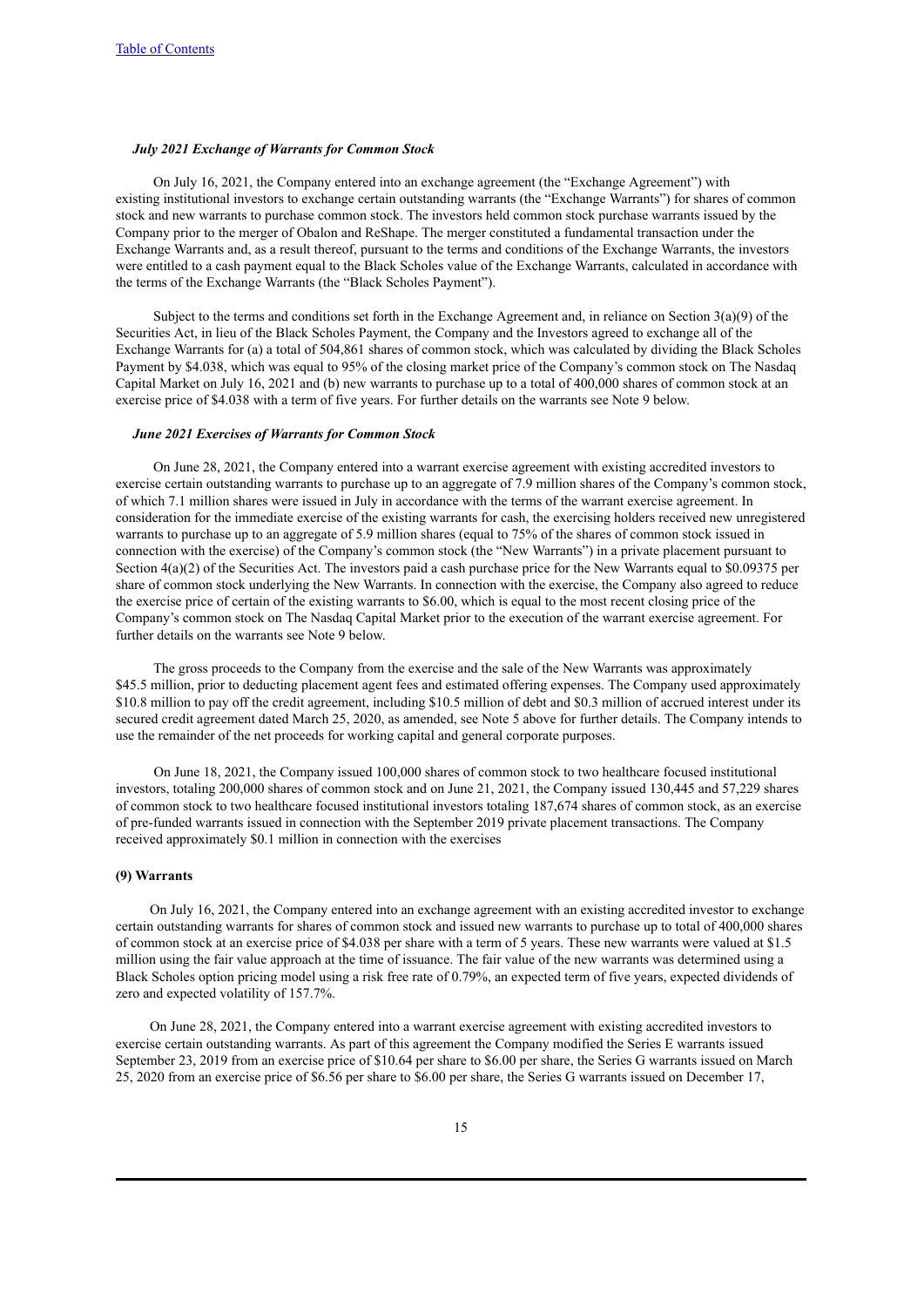2020 from an exercise price of \$6.21 per share to \$6.00 per share and the Series G warrants issued on January 21, 2021 from an exercise price of \$6.21 per share to \$6.00 per share. The Company issued a total of 7,929,384 shares of common stock in connection with this transaction and issued an additional 5,947,039 new warrants. These new warrants were valued at \$18.5 million using the fair value approach at the time of issuance. The fair value the new warrants was determined using a Black Scholes option pricing model using a risk free rate of 0.898%, an expected term of five years, expected dividends of zero and expected volatility of 97.6%.

On January 19, 2021, the Company issued 1,000,000 Series G Warrants, pre-merger, which were adjusted by the exchange ratio in the merger, to an institutional investor in connection with an amendment to the credit agreement. The Series G Warrants were valued at \$3.0 million using the fair value approach at the time of issuance and was recorded as a component of the loss on extinguishment of debt during the three months ended March 31, 2021. See Note 5 above for details. The fair value of the Series G Warrants was determined using a Black Scholes option pricing model using a risk free rate of 0.45%, an expected term of five years; expected dividends of zero and expected volatility of 97.1%.

#### **(10) Revenue Disaggregation and Operating Segments**

The Company conducts operations worldwide and has sales in the following regions: United States, Australia, Europe and Rest of World. For the three months ended March 31, 2022 and 2021, the Company primarily only sold the Lap-Band system. The following table presents the Company's revenue disaggregated by geography:

|                      |   | <b>Three Months Ended</b><br>March 31, |   |       |
|----------------------|---|----------------------------------------|---|-------|
|                      |   | 2022                                   |   | 2021  |
| <b>United States</b> | Φ | 1,844                                  | D | 2,520 |
| Australia            |   | 181                                    |   | 293   |
| Europe               |   | 414                                    |   | 379   |
| Rest of world        |   |                                        |   | 29    |
| Total revenue        |   | 2.440                                  |   | 3,221 |

#### *Operating Segments*

The Company conducts operations worldwide and is managed in the following geographical regions: United States, Australia, Europe and the Rest of World (primarily in the Middle East). All regions sell the Lap-Band system, which consisted of nearly all our revenue and gross profit for the three months ended March 31, 2022 and 2021. During the three months ended March 31, 2022 and 2021, there was minimal revenue for reshape**care**. There was no revenue or gross profit recorded for the ReShape Vest or Diabetes Bloc-Stim Neuromodulation for the three months ended March 31, 2022 and 2021 as these two products are still in the development stage. There was also no revenue recorded for the recently acquired Obalon line.

#### **(11) Income Taxes**

During the three months ended March 31, 2022, a \$0.2 million tax benefit was recorded primarily due to a reduction in the valuation allowance related to an impairment of indefinite lived assets partially offset by state and foreign taxes. During the three months ended March 31, 2021, a \$25 thousand tax expense was recorded, primarily due to U.S. state minimum taxes and projected income in Australia and the Netherlands. The income tax provisions for the three months ended March 31, 2022 and year ended December 31, 2021, were calculated using the discrete year-to-date method. The effective tax rate differs from the statutory tax rate of 21% primarily due to the existence of valuation allowances against net deferred tax assets and current liabilities resulting from the estimated state income tax liabilities and foreign tax liability.

In assessing the realization of deferred tax assets, the Company considers whether it is more likely than not that some portion or all of the deferred tax assets will not be realized. The ultimate realization of deferred tax assets is dependent upon the generation of future taxable income during periods in which those temporary differences become deductible. Based on the level of historical losses, projections of losses in future periods and potential limitations pursuant to changes in ownership under Internal Revenue Code Section 382, the Company provided a valuation allowance at both March 31, 2022 and December 31, 2021.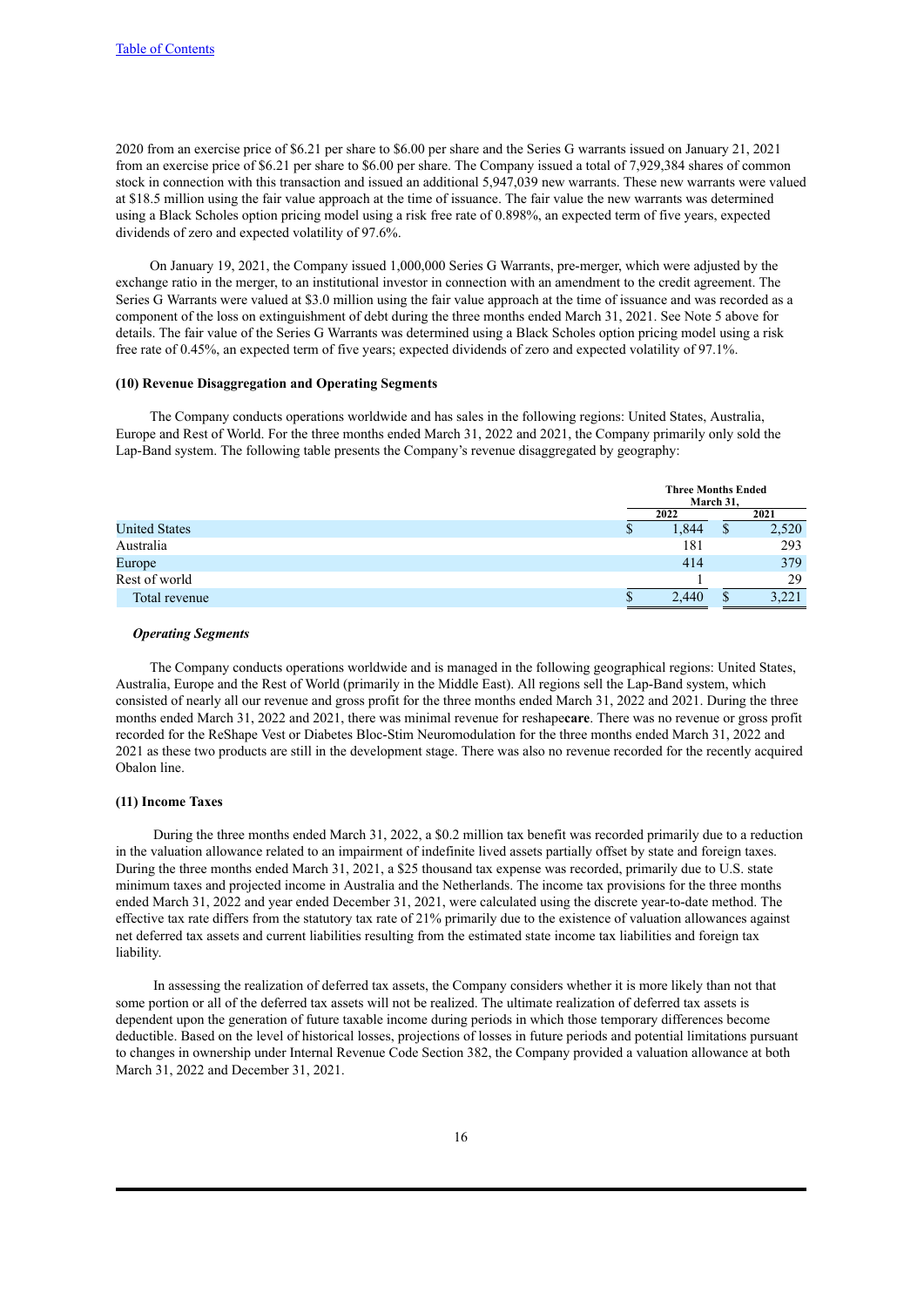### **(12) Stock-based Compensation**

Stock-based compensation expense related to stock options and RSUs issued under the ReShape Lifesciences Inc. Second Amended and Restated 2003 Stock Incentive Plan (the "Plan") for the three months ended March 31, 2022 and 2021 were as follows:

|                                        | <b>Three Months Ended</b><br>March 31. |      |   |      |
|----------------------------------------|----------------------------------------|------|---|------|
|                                        |                                        | 2022 |   | 2021 |
| Sales and marketing                    |                                        | 104  | S |      |
| General and administrative             |                                        | 570  |   | 101  |
| Research and development               |                                        |      |   |      |
| Total stock-based compensation expense |                                        | 747  |   | 101  |

### *Stock Options*

A summary of the status of the Company's stock options as of March 31, 2022 and changes during the three months ended March 31, 2022 are as follows:

|                                               |               |                                   | Weighted     |                  |
|-----------------------------------------------|---------------|-----------------------------------|--------------|------------------|
|                                               |               | Weighted                          | Average      | Aggregate        |
|                                               |               | Average                           | Remaining    | <b>Intrinsic</b> |
|                                               |               | <b>Exercise Price Contractual</b> |              | Value            |
|                                               | <b>Shares</b> | Per Share                         | Life (vears) | (in thousands)   |
| <b>Outstanding at December 31, 2021</b>       | 885,039       | 7.97                              |              | S                |
| Options granted                               |               |                                   |              |                  |
| Options exercised                             |               |                                   |              |                  |
| Options cancelled                             | (51,065)      | 3.62                              |              |                  |
| Outstanding at March 31, 2022                 | 833,974       | 8.23                              | 8.9 \$       |                  |
| <b>Exercisable at March 31, 2022</b>          | 612.410       | 9.90                              | 8.7          |                  |
| Vested and expected to vest at March 31, 2022 | 833,974       | 8.23                              | 8.9          |                  |

There was no intrinsic value of the outstanding stock options at March 31, 2022. The unrecognized share-based expense at March 31, 2022 was \$0.8 million and will be recognized over a weighted average period of 2.2 years.

Stock option awards outstanding under the Company's incentive plans have been granted at exercise prices that are equal to the market value of its common stock on the date of grant. Such options generally vest over a period of four years and expire at ten years after the grant date. The Company recognized compensation expense ratably over the vesting period. The Company uses a Black-Scholes option-pricing model to estimate the fair value of stock options granted, which requires the input of both subjective and objective assumptions as follows:

*Expected Term* – The estimate of expected term is based on the historical exercise behavior of grantees, as well as the contractual life of the options granted.

*Expected Volatility* – The expected volatility factor is based on the volatility of the Company's common stock for a period equal to the term of the stock options.

*Risk-free Interest Rate* – The risk-free interest rate is determined using the implied yield for a traded zero-coupon U.S. Treasury bond with a term equal to the expected term of the stock options.

*Expected Dividend Yield* – The expected dividend yield is based on the Company's historical practice of paying dividends on its common stock.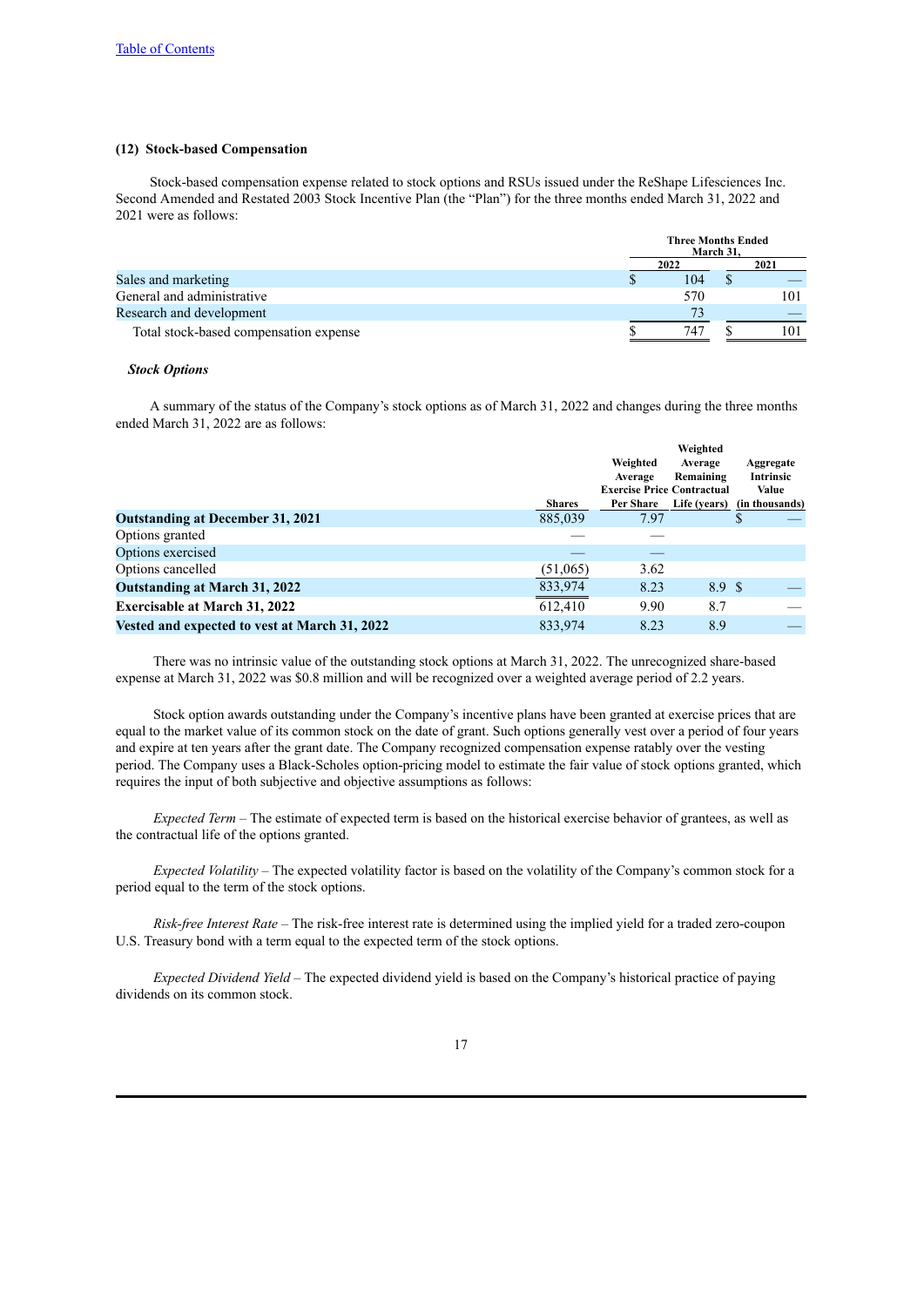#### *Restricted Stock Units*

During the three months ended March 31, 2022, the Company did not grant or cancel any RSUs.

A summary of the Company's unvested RSUs award activity for the three months ended March 31, 2022, were as follows:

|                                           | <b>Shares</b> | Weighted<br>Average<br><b>Grant Date</b><br><b>Fair Value</b> |
|-------------------------------------------|---------------|---------------------------------------------------------------|
| <b>Unvested RSUs at December 31, 2021</b> | 1,711,318     |                                                               |
| Granted                                   |               | 4.36                                                          |
| Vested $(1)$                              | (813, 495)    | 4.36                                                          |
| Cancelled/Forfeited                       |               |                                                               |
| <b>Non-vested RSUs at March 31, 2022</b>  | 897,823       | 4.36                                                          |

(1) At March 31, 2022, there were 47,848 shares of common stock related to RSU awards that had vested and the shares were not distributed to the participants until April of 2022. The Company recorded a liability to account for these shares and reversed the liability once the shares were issued to the participants.

The fair value of each RSU is the closing stock price on the Nasdaq of the Company's common stock on the date of grant. Upon vesting, a portion of the RSU award may be withheld to satisfy the statutory income tax withholding obligation. The remaining RSUs will be settled in shares of the Company's common stock after the vesting period. The unrecognized compensation cost related to the RSUs at March 31, 2022 was \$3.9 million and expected to be recognized over a period of 1.8 years.

#### **(13) Commitment and Contingencies**

#### *Litigation*

On August 6, 2021, Cowen and Company, LLC filed a complaint against ReShape, as successor in interest to Obalon Therapeutics, in the Supreme Court of the State of New York based on an alleged breach of contract arising out of Cowen's prior engagement as Obalon's financial advisor. The complaint alleges that Cowen is entitled to be paid a \$1.35 million fee in connection with ReShape's merger with Obalon under the terms of Cowen's engagement agreement with Obalon. The complaint also seeks reimbursement of Cowen's attorneys' fees and interest in connection with its claim. The Company is unable to predict the ultimate outcome of this matter; therefore, no amounts have been accrued. The Company intends to vigorously defend this matter.

On August 18, 2021, H.C. Wainwright & Co., LLC filed a complaint against ReShape in the Supreme Court of the State of New York based on an alleged breach of contract arising out of Wainwright's prior engagement by ReShape in connection with certain capital raising transactions by ReShape. The complaint alleges that Wainwright is entitled to be paid a fee in connection with ReShape's capital raising transaction under the warrant exercise agreement that ReShape entered into on June 28, 2021. Wainwright alleges that its June and September 2019 engagement agreements with ReShape require ReShape to pay Wainwright a cash fee equal to 8.0% of the gross proceeds that ReShape received from the exercise of warrants issued pursuant to those engagement agreements, including warrants that were exercised in the June 2021 transaction. The complaint also seeks reimbursement of Wainwright's attorneys' fees and interest in connection with its claim. The Company is unable to predict the ultimate outcome of this matter or estimate a range of possible exposure; therefore, no amounts have been accrued. The Company intends to vigorously defend this matter.

#### *Product Liability Claims*

The Company is exposed to product liability claims that are inherent in the testing, production, marketing and sale of medical devices. Management believes any losses that may occur from these matters are adequately covered by insurance, and the ultimate outcome of these matters will not have a material effect on the Company's financial position or results of operations. The Company is not currently a party to any product liability litigation and is not aware of any pending or threatened product liability litigation that is reasonably possible to have a material adverse effect on the Company's business, operating results or financial condition.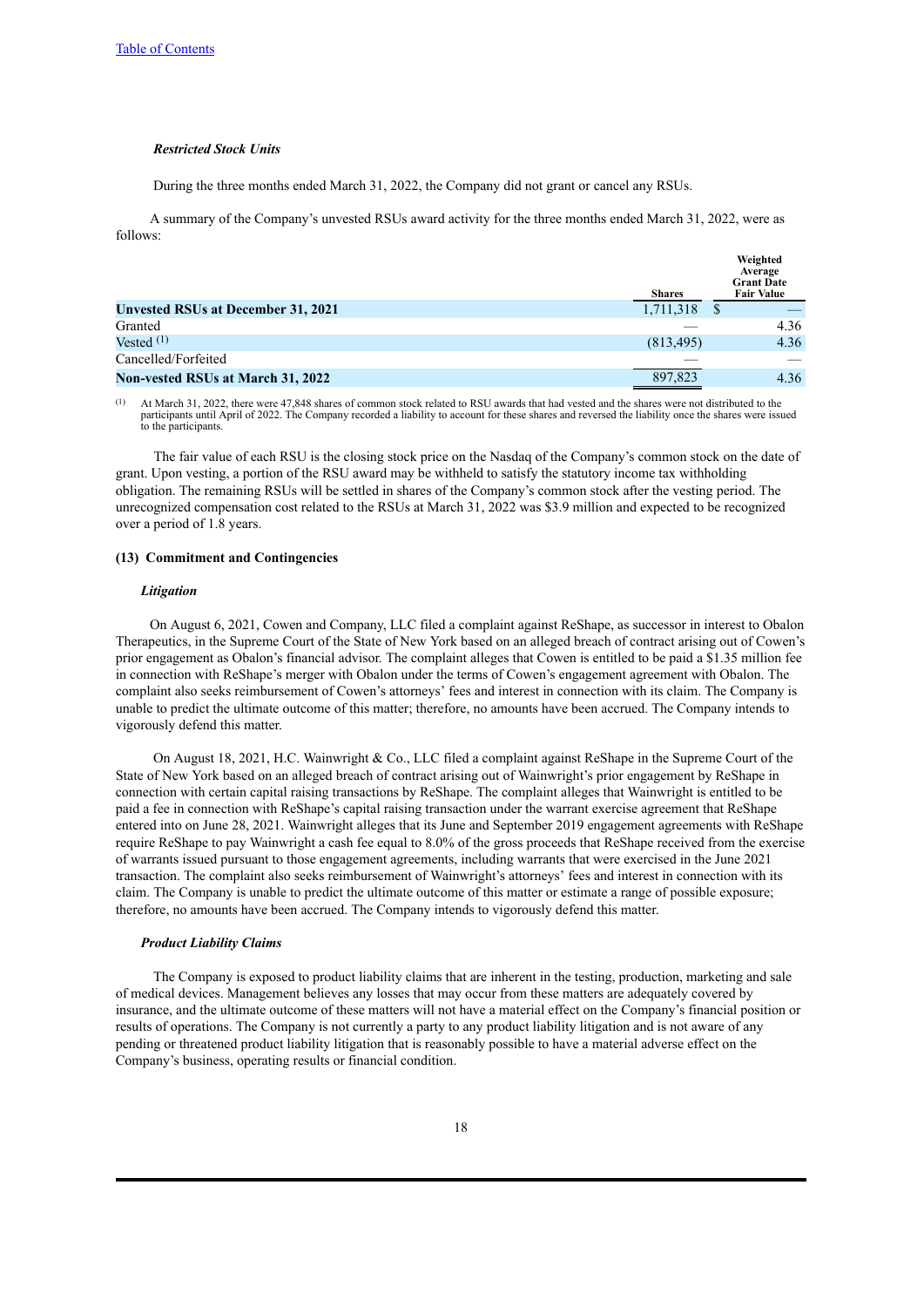### <span id="page-18-0"></span>**ITEM 2. MANAGEMENT'S DISCUSSION AND ANALYSIS OF FINANCIAL CONDITION AND RESULTS OF OPERATIONS**

*The following discussion should be read in conjunction with the condensed consolidated financial statements and notes thereto appearing elsewhere in this Quarterly Report on Form 10-Q.*

*Except for the historical information contained herein, the matters discussed in this "Management's Discussion and Analysis of Financial Condition and Results of Operations," are forward-looking statements that involve risks and* uncertainties. In some cases, these statements may be identified by terminology such as "may," "will," "should," "expects," *"could," "intends," "might," "plans," "anticipates," "believes," "estimates," "predicts," "potential," or "continue," or the negative of such terms and other comparable terminology. These statements involve known and unknown risks and* uncertainties that may cause our results, level of activity, performance or achievements to be materially different from those expressed or implied by the forward-looking statements. Factors that may cause or contribute to such differences include, among others, those discussed in the "Risk Factors" section included in Item 1A of our most recent Annual Report *on Form 10-K.*

Except as may be required by law, we undertake no obligation to update any forward-looking statement to reflect *events after the date of this report.*

### **Overview**

We are the premier global weight-loss solutions company, offering an integrated portfolio of proven products and services that manage and treat obesity and associated metabolic disease. Our primary operations are in the following geographical areas: United States, Australia and certain European and Middle Eastern countries. Our current portfolio includes the Lap-Band Adjustable Gastric Banding System, the reshape**care** virtual health coaching program, the ReShape Marketplace, the Obalon Balloon System, the ReShape Vest, an investigational device to help treat more patients with obesity, and the Diabetes Bloc-Stim Neuromodulation device, a technology under development as a new treatment for type 2 diabetes mellitus. There has been no revenue recorded for the ReShape Vest or the Diabetes Bloc-Stim Neuromodulation as these products are still in the development stage. We continue to explore the compliance requirements, manufacturing viability and quality system controls necessary for re-introducing the Obalon Balloon System.

#### **Recent Developments**

On February 16, 2022, the Company renewed the office space lease in San Clemente, California for one year. This lease renewal will commence on July 1, 2022, and end on June 30, 2023.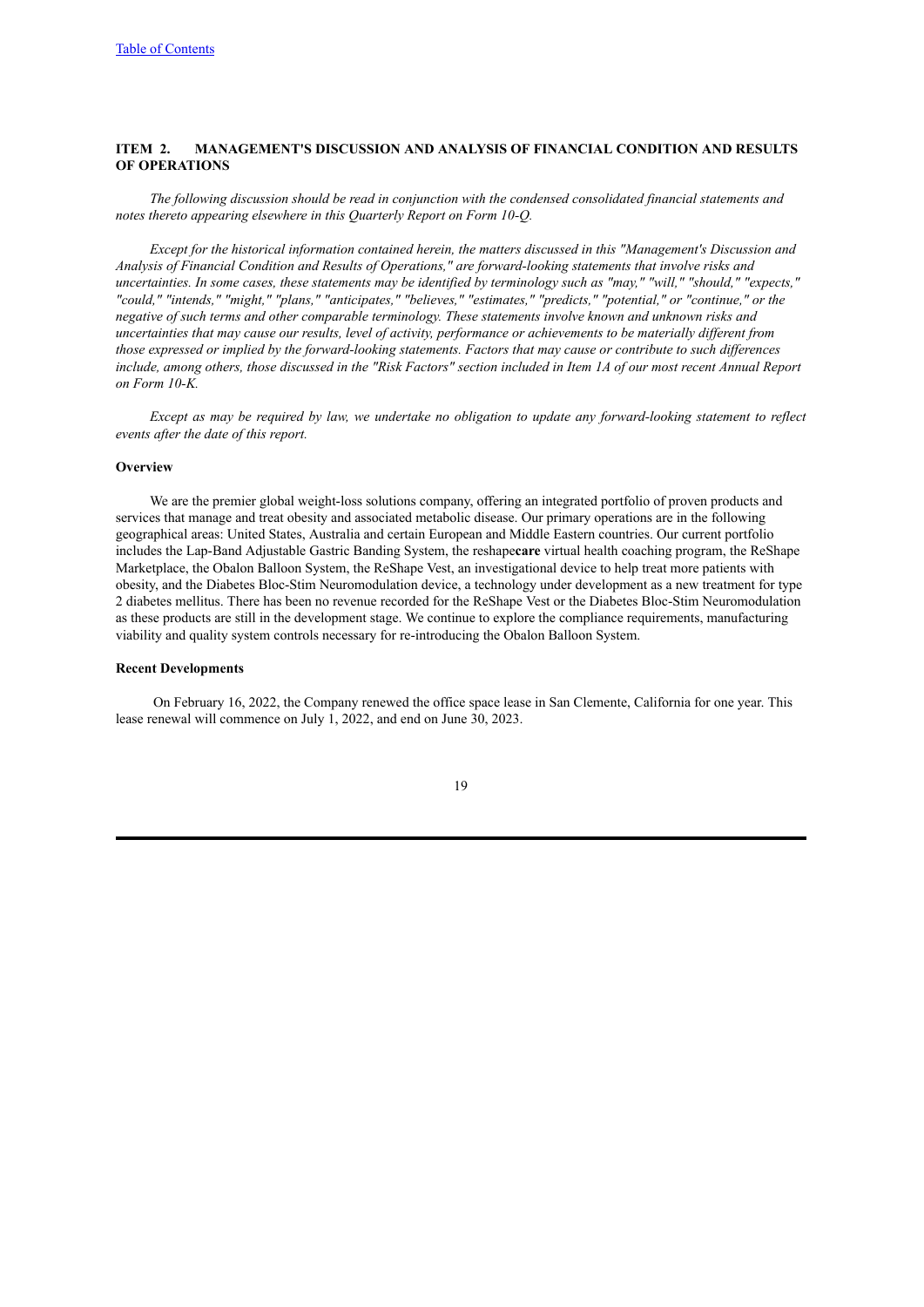### **Results of Operations**

The following table sets forth certain data from our unaudited consolidated statements of operations expressed as percentages of revenue (in thousands):

|                                     | Three Months Ended March 31, |             |              |          |                 |  |  |
|-------------------------------------|------------------------------|-------------|--------------|----------|-----------------|--|--|
|                                     | 2022                         |             |              | 2021     |                 |  |  |
| Revenue                             | \$<br>2,440                  | 100.0 %     | $\mathbb{S}$ | 3,221    | $100.0 \%$      |  |  |
| Cost of goods sold                  | 1,222                        | 50.0%       |              | 937      | 29.1 %          |  |  |
| Gross profit                        | 1,218                        | 50.0%       |              | 2,284    | 70.9%           |  |  |
| <b>Operating expenses:</b>          |                              |             |              |          |                 |  |  |
| Sales and marketing                 | 4,707                        | 192.9 %     |              | 1,250    | 38.8 %          |  |  |
| General and administrative          | 4,163                        | 170.6 %     |              | 2,720    | 84.5 %          |  |  |
| Research and development            | 748                          | $30.7\%$    |              | 571      | 17.7%           |  |  |
| Total operating expenses            | 9,618                        | 394.2 %     |              | 4,541    | 141.0 %         |  |  |
| Operating loss                      | (8,400)                      | $(344.2)\%$ |              | (2, 257) | $(70.1)\%$      |  |  |
| Other expense (income), net:        |                              |             |              |          |                 |  |  |
| Interest expense, net               | (1)                          | $-$ %       |              | 599      | $18.6\%$        |  |  |
| Loss on extinguishment of debt, net |                              | $-$ %       |              | 1,960    | 60.9%           |  |  |
| Other, net                          | (11)                         | $(0.5)\%$   |              |          | $- \frac{9}{6}$ |  |  |
| Gain on foreign currency            | (16)                         | (0.7)%      |              | 33       | $1.0\%$         |  |  |
| Loss before income tax provision    | (8,372)                      | $(343.0)\%$ |              | (4, 849) | $(150.5)\%$     |  |  |
| Income tax benefit                  | (157)                        | $(6.4)\%$   |              | 25       | $0.8 \%$        |  |  |
| Net loss                            | \$<br>(8,215)                | $(336.6)\%$ | \$           | (4, 874) | $(151.3)\%$     |  |  |

### **Non-GAAP Disclosures**

In addition to the financial information prepared in conformity with GAAP, we provide certain historical non-GAAP financial information. Management believes that these non-GAAP financial measures assist investors in making comparisons of period-to-period operating results and that, in some respects, these non-GAAP financial measures are more indicative of the Company's ongoing core operating performance than their GAAP equivalents.

Management believes that the presentation of this non-GAAP financial information provides investors with greater transparency and facilitates comparison of operating results across a broad spectrum of companies with varying capital structures, compensation strategies, derivative instruments, and amortization methods, which provides a more complete understanding of our financial performance, competitive position, and prospects for the future. However, the non-GAAP financial measures presented in the Form 10-Q have certain limitations in that they do not reflect all of the costs associated with the operations of our business as determined in accordance with GAAP. Therefore, investors should consider non-GAAP financial measures in addition to, and not a substitute for, or as superior to, measures of financial performance prepared in accordance with GAAP. Further, the non-GAAP financial measures presented by the Company may be different from similarly named non-GAAP financial measures used by other companies.

#### *Adjusted EBITDA*

Management uses adjusted EBITDA in its evaluation of the Company's core results of operations and trends between fiscal periods and believes that these measures are important components of its internal performance measurement process. Adjusted EBITDA is defined as net loss before interest, taxes, depreciation and amortization, stock-based compensation, and other one-time costs.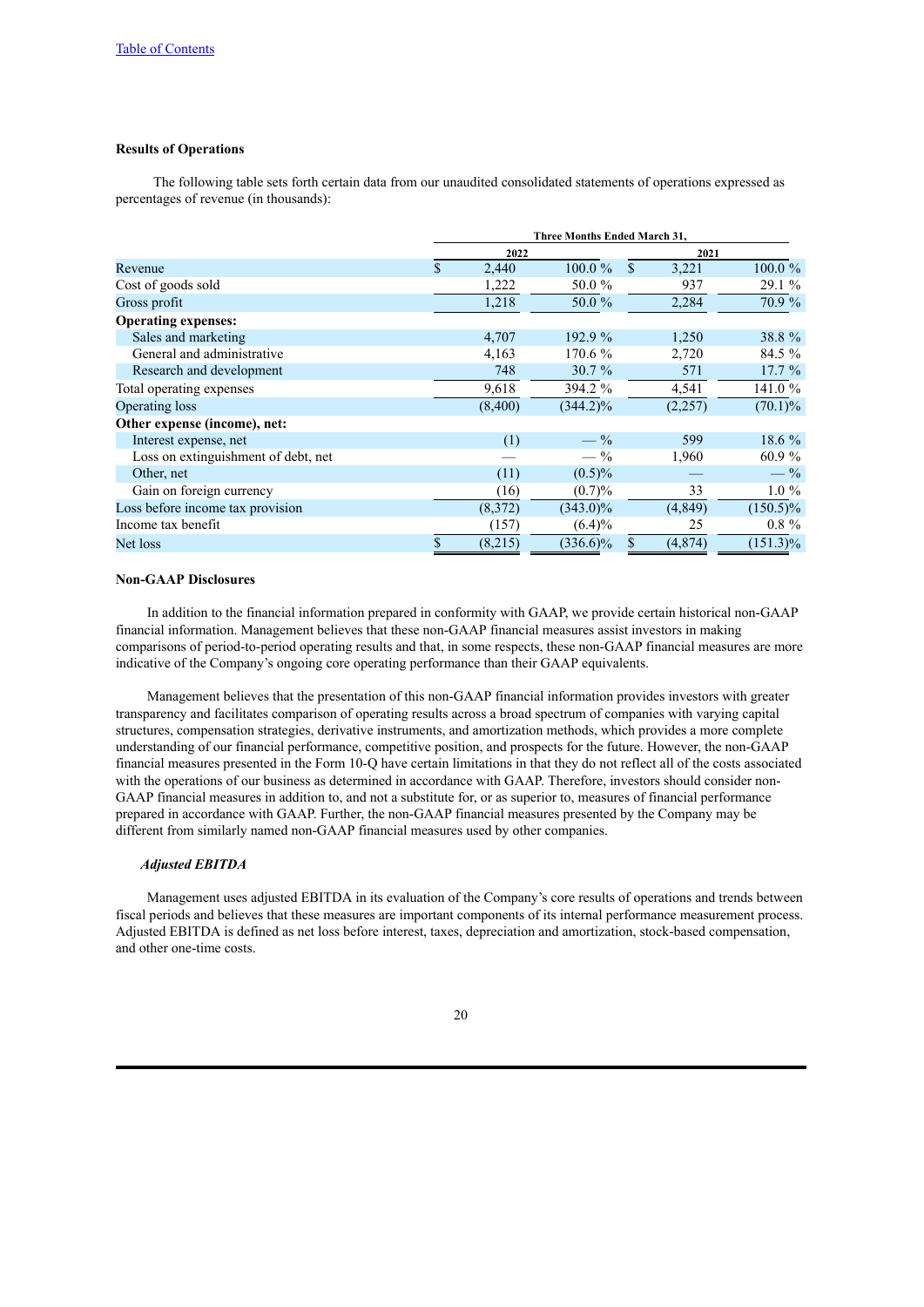The following table contains a reconciliation of non-GAAP net loss to GAAP net loss attributable to common stockholders for the three months ended March 31, 2022 and 2021 (in thousands):

|                                     | Three Months Ended March 31, |              |  |         |  |
|-------------------------------------|------------------------------|--------------|--|---------|--|
|                                     |                              | 2022         |  | 2021    |  |
| GAAP net loss                       | D                            | $(8,215)$ \$ |  | (4,874) |  |
| Adjustments:                        |                              |              |  |         |  |
| Interest expense, net               |                              |              |  | 599     |  |
| Income tax expense (benefit)        |                              | (157)        |  | 25      |  |
| Depreciation and amortization       |                              | 550          |  | 418     |  |
| Stock-based compensation expense    |                              | 747          |  | 101     |  |
| Loss on extinguishment of debt, net |                              |              |  | 1,960   |  |
| Non-GAAP loss                       |                              | (7.076)      |  | (1,771) |  |

#### **Comparison of Results of Operations**

#### *Three months ended March 31, 2022 and March 31, 2021*

*Revenue:* The following table summarizes our unaudited revenue by geographic location based on the location of customers for the three months ended March 31, 2022 and 2021, as well as the percentage of each location to total revenue and the amount of change and percentage of change (dollars in thousands):

|                      |         | Three Months Ended March 31. | Amount          | Percentage |            |            |
|----------------------|---------|------------------------------|-----------------|------------|------------|------------|
|                      | 2022    |                              | 2021            |            | Change     | Change     |
| <b>United States</b> | \$1.844 |                              | 75.6 % \$ 2,520 | 78.2 %     | (676)<br>S | $(26.8)\%$ |
| Australia            | 181     | $7.4\%$                      | 293             | $9.1\%$    | (112)      | $(38.2)\%$ |
| Europe               | 414     | 17.0%                        | 379             | 11.8 $%$   | 35         | $9.2\%$    |
| Rest of world        |         | $-$ %                        | 29              | $0.9\%$    | (28)       | $(96.6)\%$ |
| Total revenue        | \$2,440 | $100.0\%$ \$                 | 3.221           | $100.0 \%$ | (781)      | $(24.2)\%$ |

Revenue totaled \$2.4 million for the three months ended March 31, 2022, which represents a contraction of 24.2%, or \$0.8 million for the same period in 2021. The primary reason, is due to the emergence in late 2021 of the fast-spreading omicron variant of COVID-19 resulting in a significant rise in global cases causing a significant number of bariatric centers to close December 2021 through February 2022. During March 2022, we experienced a significant increase in revenue compared to January and February 2022, as the omicron variant began to subside. Our expectation is revenue will continue to increase through the remainder of 2022, as we have witnessed a significant growth in our web traffic and doctor consultations, attributable to the direct to consumer marketing campaign we launched during the fourth quarter of 2021.

*Cost of Goods Sold and Gross Profit:* The following table summarizes our unaudited cost of revenue and gross profit for the three months ended March 31, 2022 and 2021, as well as the percentage compared to total revenue and amount of change and percentage of change (dollars in thousands):

|                    | Three Months Ended March 31. |       |                    |  |      |                       | Amount | Percentage |
|--------------------|------------------------------|-------|--------------------|--|------|-----------------------|--------|------------|
|                    |                              | 2022  |                    |  | 2021 |                       | Change | Change     |
| Revenue            |                              | 2.440 | $100.0\%$ \$ 3.221 |  |      | $100.0 \%$ \$         | (781)  | $(24.2)\%$ |
| Cost of goods sold |                              | .222  | 50.0 %             |  | 937  | $29.1\%$              | 285    | $30.4 \%$  |
| Gross profit       |                              | 1.218 | $50.0\%$ \$ 2,284  |  |      | $70.9\%$ \$ $(1,066)$ |        | $(46.7)\%$ |

*Gross Profit.* Gross profit for the three months ended March 31, 2022, was \$1.2 million, compared to \$2.3 million for the same period in 2021, a decrease of \$1.1 million. Gross profit as a percentage of total revenue for the three months ended March 31, 2022, was 50.0% compared to 70.9% for the same period in 2021. The decrease in gross profit margin is primarily due to a reduction in revenue compiled with department expenses, which are more fixed in nature, such as payroll related expenses, consulting fees, depreciation, along with increased freight costs.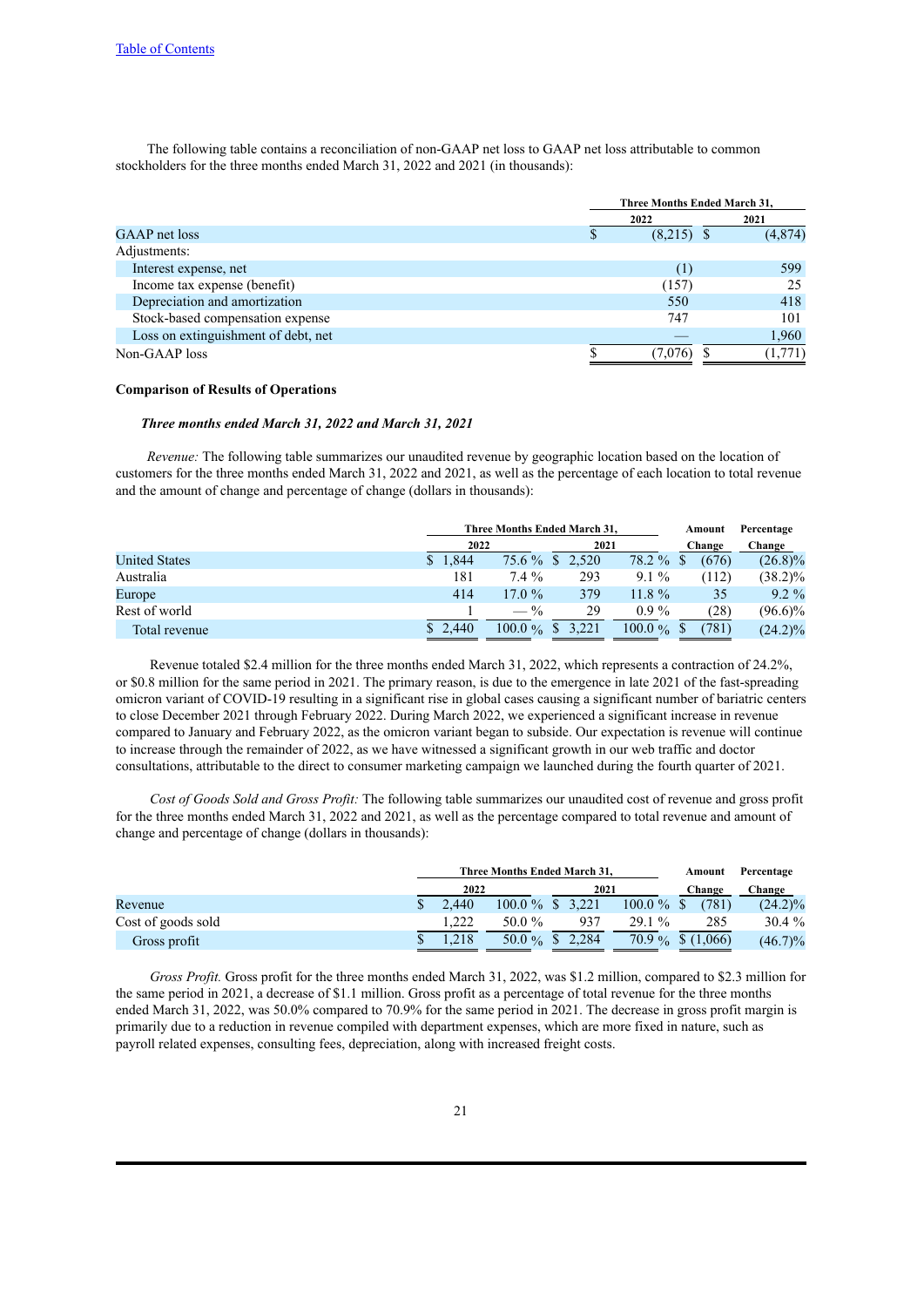*Operating Expenses:* The following table summarizes our unaudited operating expenses for the three months ended March 31, 2022, and 2021, as well as the percentage of total revenue and the amount of change and percentage of change (dollars in thousands):

|                            | Three Months Ended March 31, |                    |       |         | Amount             | Percentage |
|----------------------------|------------------------------|--------------------|-------|---------|--------------------|------------|
|                            | 2022                         |                    | 2021  |         | Change             | Change     |
| Sales and marketing        | \$4.707                      | $192.9\%$ \$ 1.250 |       |         | 38.8 % \$ 3.457    | 276.6 %    |
| General and administrative | 4.163                        | $170.6 \%$         | 2.720 | 84.5 %  | 1.443              | 53.1 %     |
| Research and development   | 748                          | $30.7\%$           | 571   | $177\%$ | 177                | 31.0%      |
| Total operating expenses   | 9.618                        | 394.2 % \$4,541    |       |         | $141.0\%$ \$ 5.077 | 111.8%     |

*Sales and Marketing Expense.* Sales and marketing expenses for the three months ended March 31, 2022, increased by \$3.5 million, or 276.6%, to \$4.7 million, compared to \$1.2 million for the same period in 2021. The increase is primarily due to an increase in advertising and marketing costs of \$2.8 million, as the Company launched its direct to consumer marketing campaign during the fourth quarter of 2021, and expanded this campaign during the first quarter of 2022, increasing its presence within video, print and social media platforms. In addition, we had an increase in payroll related expenses of \$0.5 million, as we continue to strengthen our commercial organization and have hired a senior VP of Commercial Operations, as well as additional sales personnel. We also had an increase in stock-based compensation expense of \$0.1 million, during the third quarter of 2021, as the Company issued both RSUs and stock options, which were the first equity grants issued since 2018. The Company had an increase of travel expenses of \$0.1 million, primarily due to relaxing of COVID-19 restrictions.

*General and Administrative Expense.* General and administrative expenses for the three months ended March 31, 2022, increased by \$1.4 million, or 53.1%, to \$4.1 million, compared to \$2.7 million for the same period in 2021. The increase is primarily due to an increase of \$0.5 million in stock-based compensation expense related to the issuance during the third quarter of 2021 of both RSUs and stock options. In addition, the Company had an increase in payroll related expenses of \$0.3 million, due primarily to increases in salaries. The Company had an increase in legal and patent fees of \$0.2 million, primarily related to a legal settlement during the first quarter of 2022. There was an increase in audit, consulting, legal and other professional services of \$0.1 million. The Company had increases of \$0.2 million and \$0.1 million, in rent and facilities, and insurance respectively, directly attributable to the merger with Obalon.

*Research and Development Expense*. Research and development expenses for the three months ended March 31, 2022, increased by \$0.2 million, or 31.0%, to \$0.8 million, compared to \$0.6 million for the same period in 2021. The increase is due to an increase of \$0.1 million in stock-based compensation expense related to the issuance during the third quarter of 2021 of both RSUs and stock options. In addition, the Company had an increase of \$0.1 million in payroll related expenses.

*Net Interest Expense.* Net interest expense for the three months end March 31, 2022, decreased by \$0.6 million to \$1 thousand compared to \$0.6 million for the same period in 2021. The reason for the decrease is due to the Company paying off all of its debt during the second quarter of 2021.

*(Gain) Loss on Foreign Currency.* The Company had a gain on foreign currency of \$16 thousand for the three months ended March 31, 2022, compared to a loss of \$33 thousand for the same period in 2021.

*Income Tax (Benefit) Expense*. The Company had an income tax benefit of \$0.2 million for the three months ended March 31, 2022, primarily due to a reduction in the valuation allowance related to an impairment of indefinite lived assets. An income tax expense of \$25 thousand was recorded for the three months ended March 31, 2021, primarily related to projected income in Australia and Netherlands.

#### **Liquidity and Capital Resources**

Our sources of cash liquidity consist of cash and cash equivalents and cash from operations. We believe that these sources are sufficient to fund the current requirements of working capital, capital expenditures, and other financial commitments for the next twelve months. As of March 31, 2022, we had \$15.5 million of cash and cash equivalents, which includes \$50 thousand of restricted cash.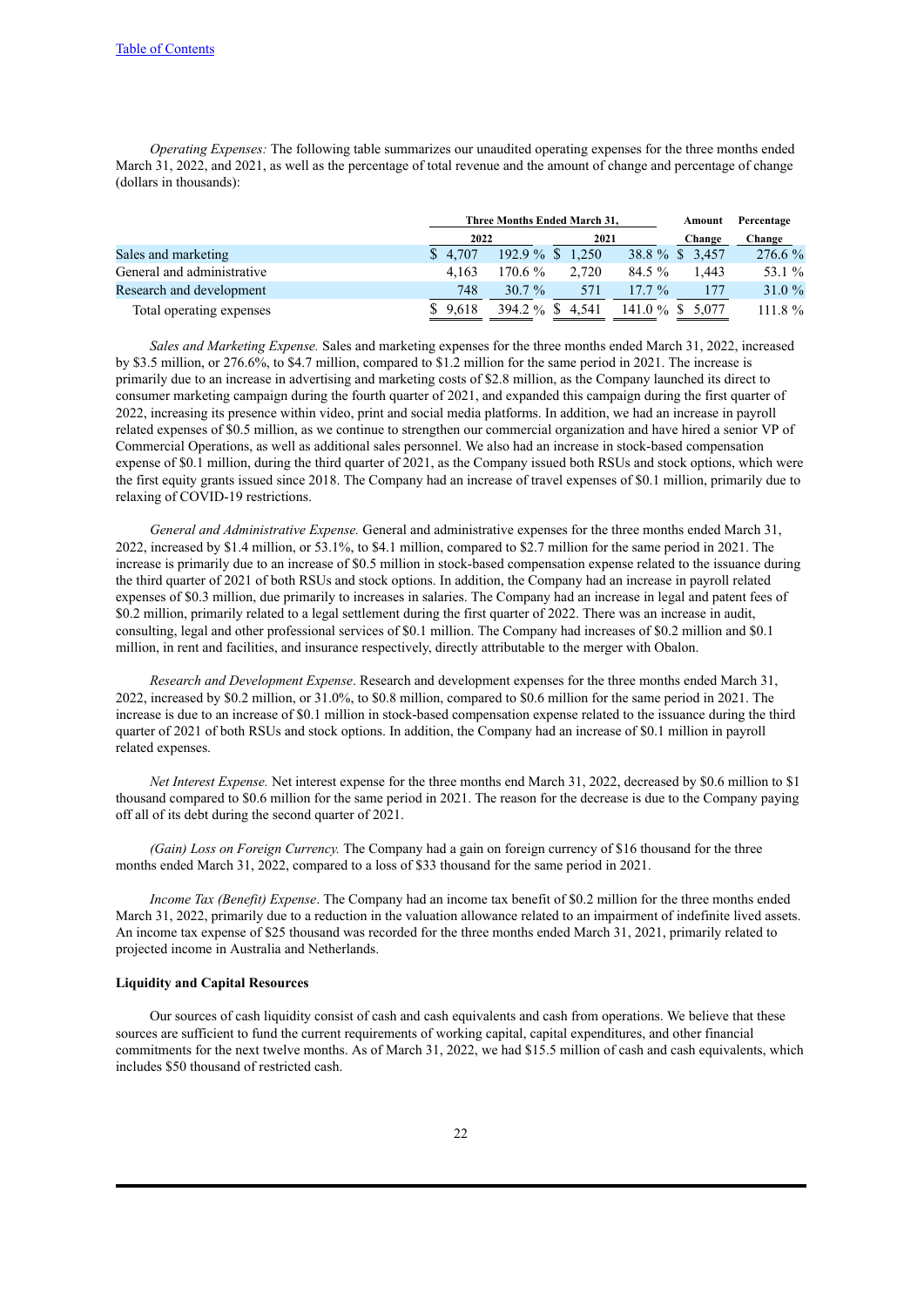The Company is also evaluating further funding options, including seeking additional equity or debt financing to support the expansion of the Lap-Band system, reshape**care**, and the continued development of the ReShape Vest and the ReShape Diabetes Bloc-Stim Neuromodulation; and the re-introduction of the Obalon Balloon System and other strategic market opportunities.

The following table summarizes our change in cash and cash equivalents and restricted cash (in thousands):

|                                                 | <b>Three Months Ended</b> |  |         |  |  |
|-------------------------------------------------|---------------------------|--|---------|--|--|
|                                                 | March 31,                 |  |         |  |  |
|                                                 | 2022                      |  | 2021    |  |  |
| Net cash used in operating activities           | (7,378)                   |  | (1,961) |  |  |
| Net cash received (used) in investing activates |                           |  | (119)   |  |  |
| Net cash provided in financing activities       |                           |  | 1,000   |  |  |
| Effect of exchange rate changes                 | 21                        |  | 19      |  |  |
| Net change in cash and cash equivalents         | 7.355                     |  | (1,061) |  |  |

#### *Net Cash Used in Operating Activities*

Net cash used in operating activities from operations was \$7.4 million and \$2.0 million for the three months ended March 31, 2022 and 2021, respectively. For the three months ended March 31, 2022, net cash used in operating activities was primarily the result of our net loss of \$8.2 million, partially offset by non-cash adjustments for stock-based compensation expense of \$0.7 million, amortization of intangible assets of \$0.5 million, depreciation expense of \$0.1 million, provision for excess and obsolete inventory of \$0.1, and a charge in deferred income tax of \$0.2 million. We show a negative cash impact to inventory of \$1.1 million, as the Company is building up its inventory to meet the expected increase in demand due to the direct to consumer marketing campaign and a negative cash impact to prepaid and other current assets of \$0.1 million. This was offset by a positive cash impact to accounts and other receivables of \$0.4 million and accounts payable and accrued liabilities of \$0.4 million.

For the three months ended March 31, 2021, net cash used in operating activities was primarily the result of our net loss of \$4.9 million, partially offset by non-cash adjustments for amortization of intangible assets of \$0.4 million, net loss on extinguishment of debt of \$2.0 million, stock-based compensation expense of \$0.1 million, and amortization of debt discount of \$0.5 million. In addition, we had an increase in sales that resulted in a cash inflow related to inventory of \$0.2 million. We also had a positive cash effect due to prepayments made late in 2020 of \$0.2 million, as well as a positive cash effect related to accounts payable and accrued liabilities of \$0.3 million. This was offset by a \$0.8 million negative cash effect from increased accounts receivable primarily attributable to late sales during the first quarter.

### *Net Cash Provided (Used in) by Investing Activities*

Net cash provided by investing activities for the three months ended March 31, 2022, was minimal.

Net cash used in investing activities for the three months ended March 31, 2021 was \$0.1 million, comprised of capital expenditures related to the process of moving manufacturing from Costa Rica to the United States, and product development.

#### *Net Cash Provided by Financing Activities*

There were no cash flows from financing activities for the three months ended March 31, 2022.

Net cash provided by financing activities was \$1.0 million for the three months ended March 31, 2021, due to \$1.0 million received from the credit agreement with an institutional investor.

#### *Operating Capital and Capital Expenditure Requirements*

Our anticipated operations include plans to (i) integrate the sales and operations of the Company with the Lap-Band product line in order to expand sales domestically and internationally as well as to obtain cost savings synergies,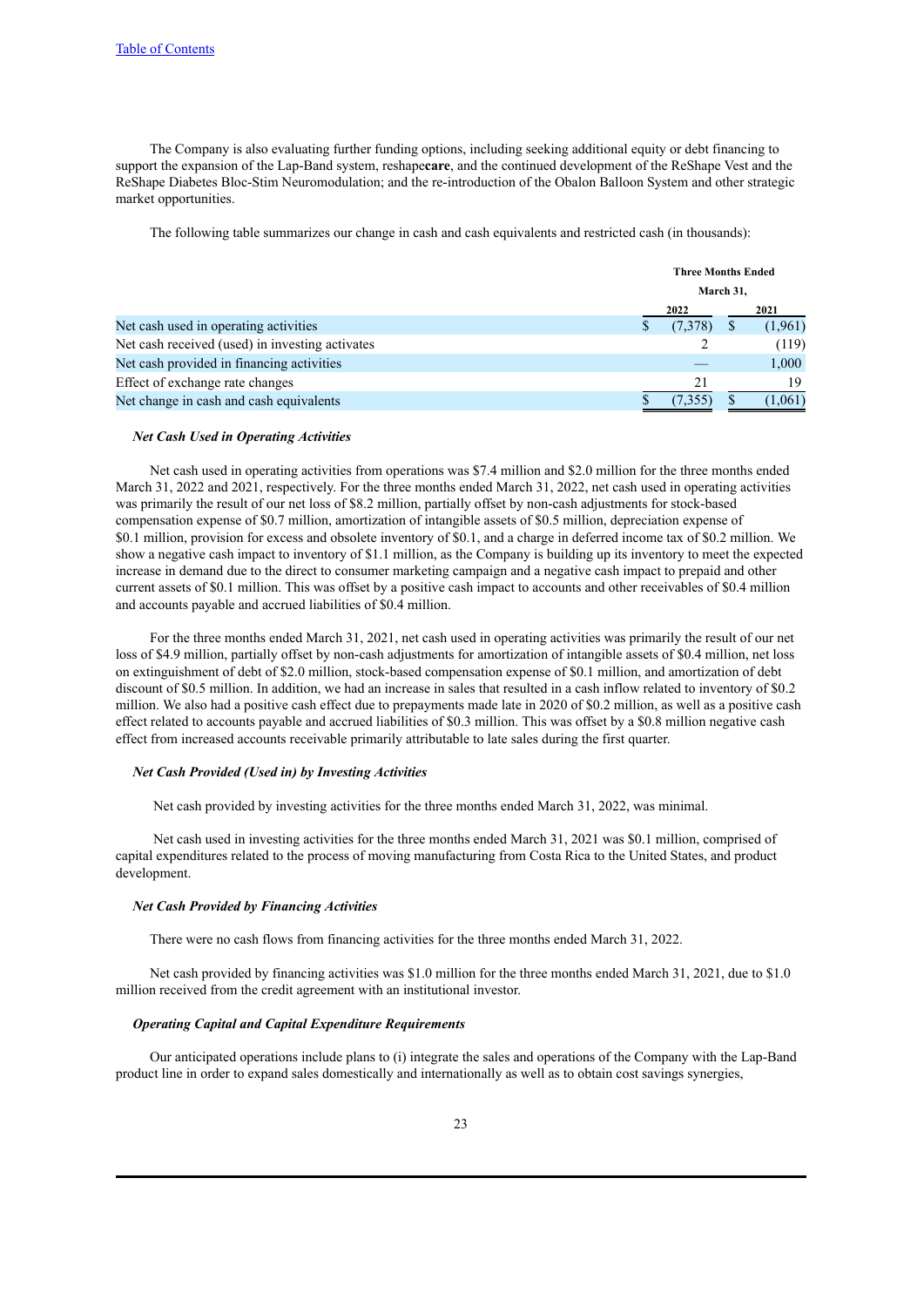(ii) introduce to the market place reshape**care** and ReShape Marketplace as an extension, (iii) ramp up marketing efforts to increase brand recognition, create customer awareness and increase in patient demand, (iv) continue clinical trials of the ReShape Vest, (v) continue development of the Diabetes Bloc-Stim Neuromodulation, (vi) seek opportunities to leverage our intellectual property portfolio and custom development services to provide third-party sales and licensing opportunities, and (vii) explore and capitalize on synergistic opportunities to expand our portfolio and offer future minimally invasive treatments and therapies in the obesity continuum of care, including the recently acquired Obalon Balloon System. The Company believes that it has the flexibility to manage the growth of its expenditures and operations depending on the amount of available cash flows, which could include reducing expenditures for marketing, clinical and product development activities.

Our forecast of the period of time through which our financial resources will be adequate to support our operations, the costs to complete development of products and the cost to commercialize our products are forward-looking statements and involve risks and uncertainties, and actual results could vary materially and negatively as a result of a number of factors, including the factors discussed in Part I, Item 1A, "*Risk Factors"*, of our Annual Report on Form 10-K. We have based these estimates on assumptions that may prove to be wrong, and we could utilize our available capital resources sooner than we currently expect.

Because of the numerous risks and uncertainties associated with the development of medical devices, such as our ReShape Vest and Diabetes Bloc-Stim Neuromodulation, we are unable to estimate the exact amounts of capital outlays and operating expenditures necessary to complete the development of the ReShape Vest and Diabetes Bloc-Stim Neuromodulation or other additional products and successfully deliver a commercial product to the market. Our future capital requirements will depend on many factors, including, but not limited to, the following:

- the cost and timing of establishing sales, marketing and distribution capabilities;
- the cost of establishing clinical and commercial supplies of our ReShape Vest and Diabetes Bloc-Stim Neuromodulation, and any products that we may develop;
- the rate of market acceptance of our ReShape Vest and Diabetes Bloc-Stim Neuromodulation, and any other product candidates;
- the cost of filing and prosecuting patent applications and defending and enforcing our patent and other intellectual property rights;
- the cost of defending, in litigation or otherwise, any claims that we infringe third-party patent or other intellectual property rights;
- the effect of competing products and market developments;
- the cost of explanting clinical devices;
- the terms and timing of any collaborative, licensing or other arrangements that we may establish;
- any revenue generated by sales of our Lap-Band, reshape**care**, ReShape Marketplace, Obalon Balloon System, ReShape Vest, Diabetes Bloc-Stim Neuromodulation or our future products;
- the scope, rate of progress, results and cost of our clinical trials and other research and development activities;
- the cost and timing of obtaining any further required regulatory approvals; and
- the extent to which we invest in products and technologies, although we currently have no commitments or agreements relating to any of these types of transactions.

#### **Critical Accounting Policies and Estimates**

The condensed consolidated financial statements have been prepared in accordance with accounting principles generally accepted in the United States which require us to make estimates and assumptions that affect the reported amounts of assets and liabilities at the date of the condensed consolidated financial statements and revenues and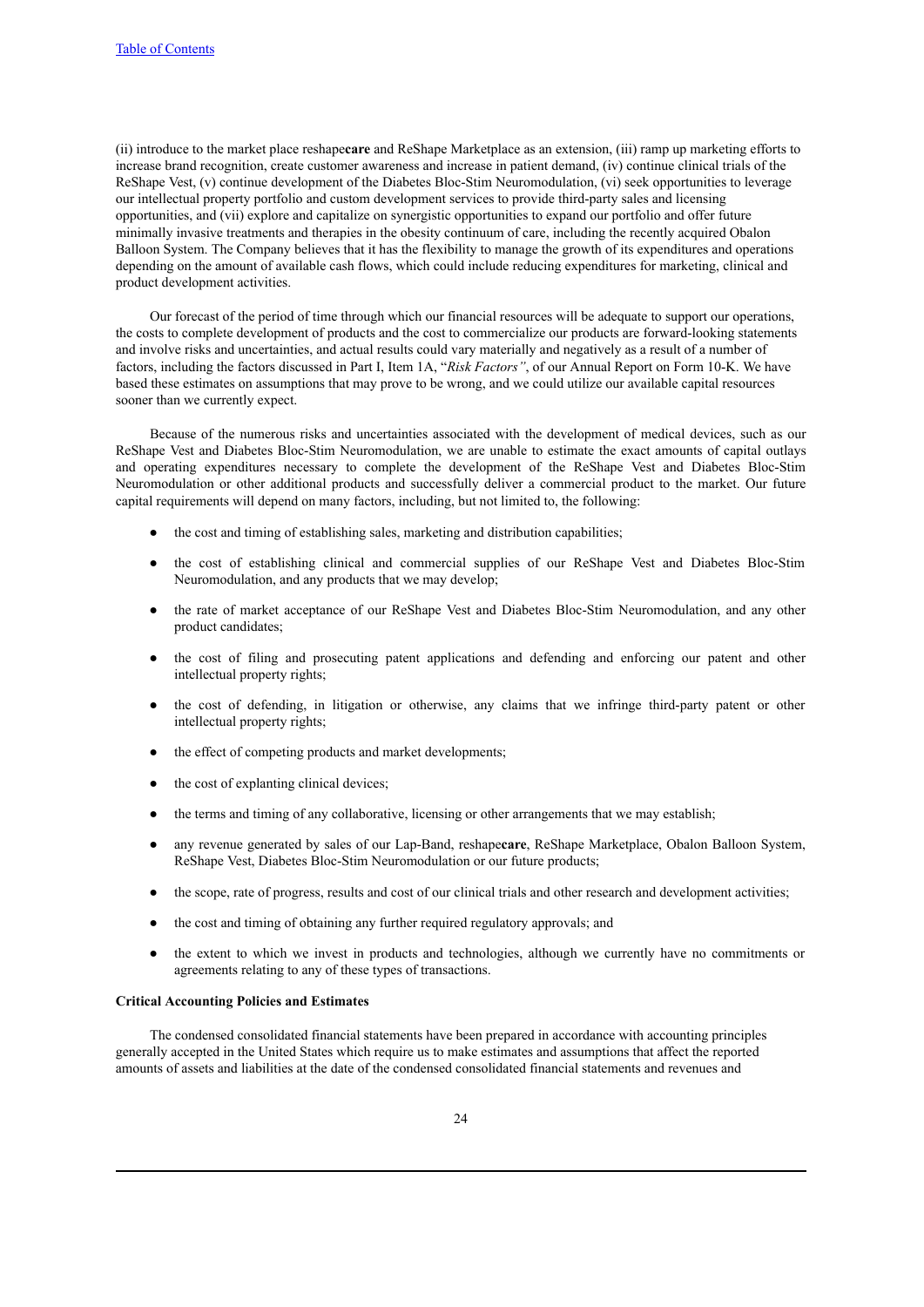expenses during the periods reported. Actual results could differ from those estimates. Information with respect to our critical accounting policies and estimates which we believe could have the most significant effect on our reported results and require subjective or complex judgments by management is contained in Item 7, "*Management's Discussion and Analysis of Financial Condition and Results of Operations,*" of our Annual Report on Form 10-K for the year ended December 31, 2021. There have been no significant changes from the information discussed therein.

During the three months ended March 31, 2022 there were no material changes to our significant accounting policies above, which are fully described in Note 2 to our consolidated financial statements included in our Annual Report on Form 10-K for the year ended December 31, 2021.

#### **Recent Accounting Pronouncements**

See Note 1 to our condensed consolidated financial statements for a discussion of recent accounting pronouncements.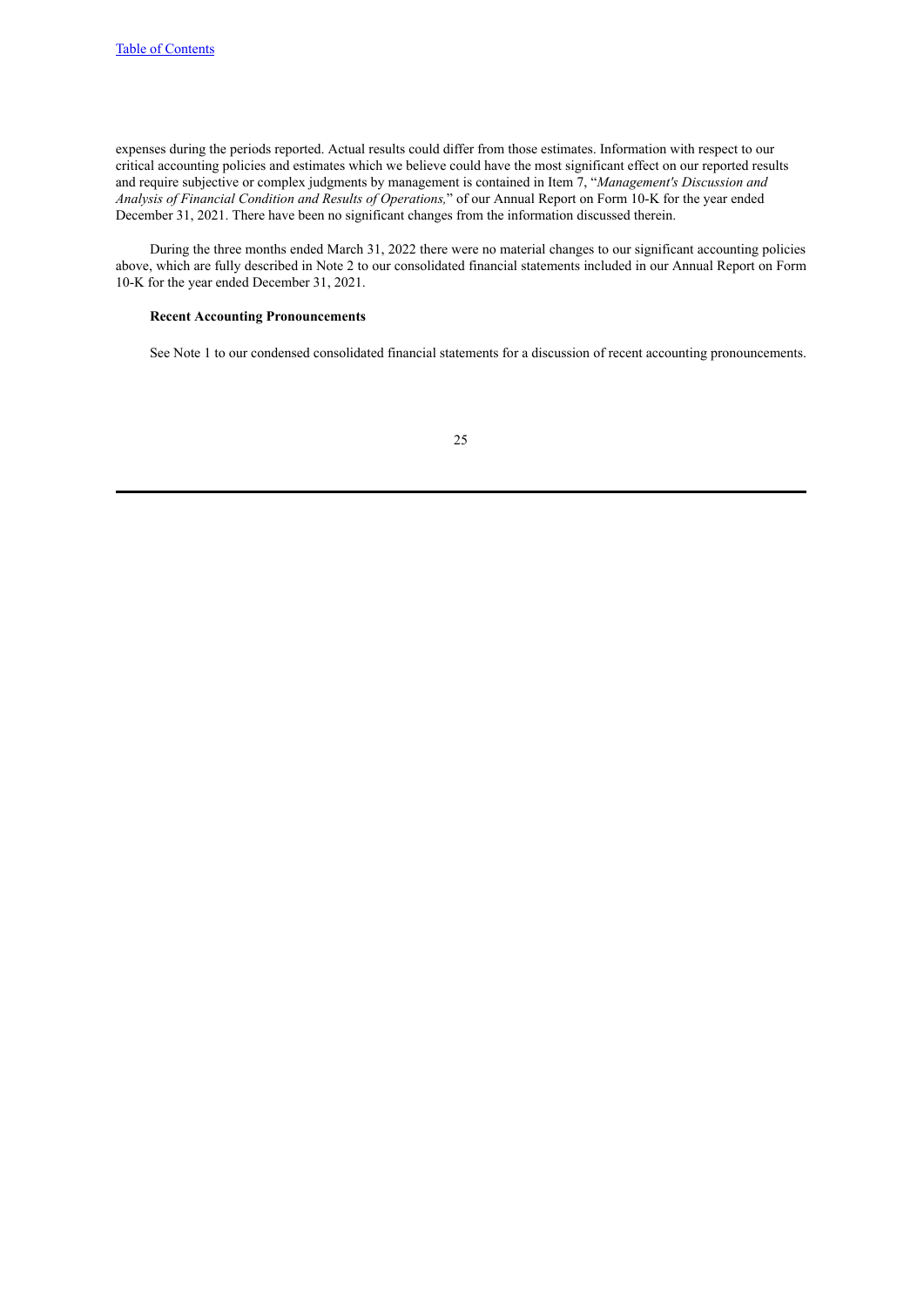## <span id="page-25-0"></span>**ITEM 3. QUANTITATIVE AND QUALITATIVE DISCLOSURES ABOUT MARKET RISK**

As a smaller reporting company, we are not required to provide disclosure pursuant to this item.

### <span id="page-25-1"></span>**ITEM 4. CONTROLS AND PROCEDURES**

#### *Evaluation of Disclosure Controls and Procedures*

Rule 13a-15(e) under the Securities Exchange Act of 1934, as amended (the "Exchange Act"), defines the term "disclosure controls and procedures" as those controls and procedures designed to ensure that information required to be disclosed by a company in the reports that it files or submits under the Exchange Act is recorded, processed, summarized and reported within the time periods specified in the SEC's rules and forms and that such information is accumulated and communicated to the company's management, including its principal executive and principal financial officers, or persons performing similar functions, as appropriate to allow timely decisions regarding required disclosure.

Based on their evaluation as of March 31, 2022, our Chief Executive Officer and Chief Financial Officer have concluded that our disclosure controls and procedures (as defined in Rules 13a-15(e) and 15d-15(e) under the Exchange Act) are designed at a reasonable level and effective as of the end of the period covered in the report in providing reasonable assurance that the information we are required to disclose in the reports we file or submit under the Securities Exchange Act of 1934, as amended, is recorded, processed, summarized, and reported within the time periods specified in the Securities and Exchange Commission's rules and forms, and that such information is accumulated and communicated to our management including the Chief Executive Officer and Chief Financial Officer, as appropriate, to allow timely decisions regarding required disclosure.

#### *Changes in Internal Control over Financial Reporting*

There have been no changes in our internal controls over financial reporting during the quarter ended March 31, 2022 that have materially affected, or are reasonably likely to materially affect, our internal controls over financial reporting.

## **PART II – OTHER INFORMATION**

## <span id="page-25-3"></span><span id="page-25-2"></span>**ITEM 1. LEGAL PROCEEDINGS**

On August 6, 2021, Cowen and Company, LLC filed a complaint against ReShape, as successor in interest to Obalon Therapeutics, in the Supreme Court of the State of New York based on an alleged breach of contract arising out of Cowen's prior engagement as Obalon's financial advisor. The complaint alleges that Cowen is entitled to be paid a \$1.35 million fee in connection with ReShape's merger with Obalon under the terms of Cowen's engagement agreement with Obalon. The complaint also seeks reimbursement of Cowen's attorneys' fees and interest in connection with its claim. The Company is unable to predict the ultimate outcome of this matter; therefore, no amounts have been accrued. The Company intends to vigorously defend this matter.

On August 18, 2021, H.C. Wainwright & Co., LLC filed a complaint against ReShape in the Supreme Court of the State of New York based on an alleged breach of contract arising out of Wainwright's prior engagement by ReShape in connection with certain capital raising transactions by ReShape. The complaint alleges that Wainwright is entitled to be paid a fee in connection with ReShape's capital raising transaction under the warrant exercise agreement that ReShape entered into on June 28, 2021. Wainwright alleges that its June and September 2019 engagement agreements with ReShape require ReShape to pay Wainwright a cash fee equal to 8.0% of the gross proceeds that ReShape received from the exercise of warrants issued pursuant to those engagement agreements, including warrants that were exercised in the June 2021 transaction. The complaint also seeks reimbursement of Wainwright's attorneys' fees and interest in connection with its claim. The Company is unable to predict the ultimate outcome of this matter or estimate a range of possible exposure; therefore, no amounts have been accrued. The Company intends to vigorously defend this matter.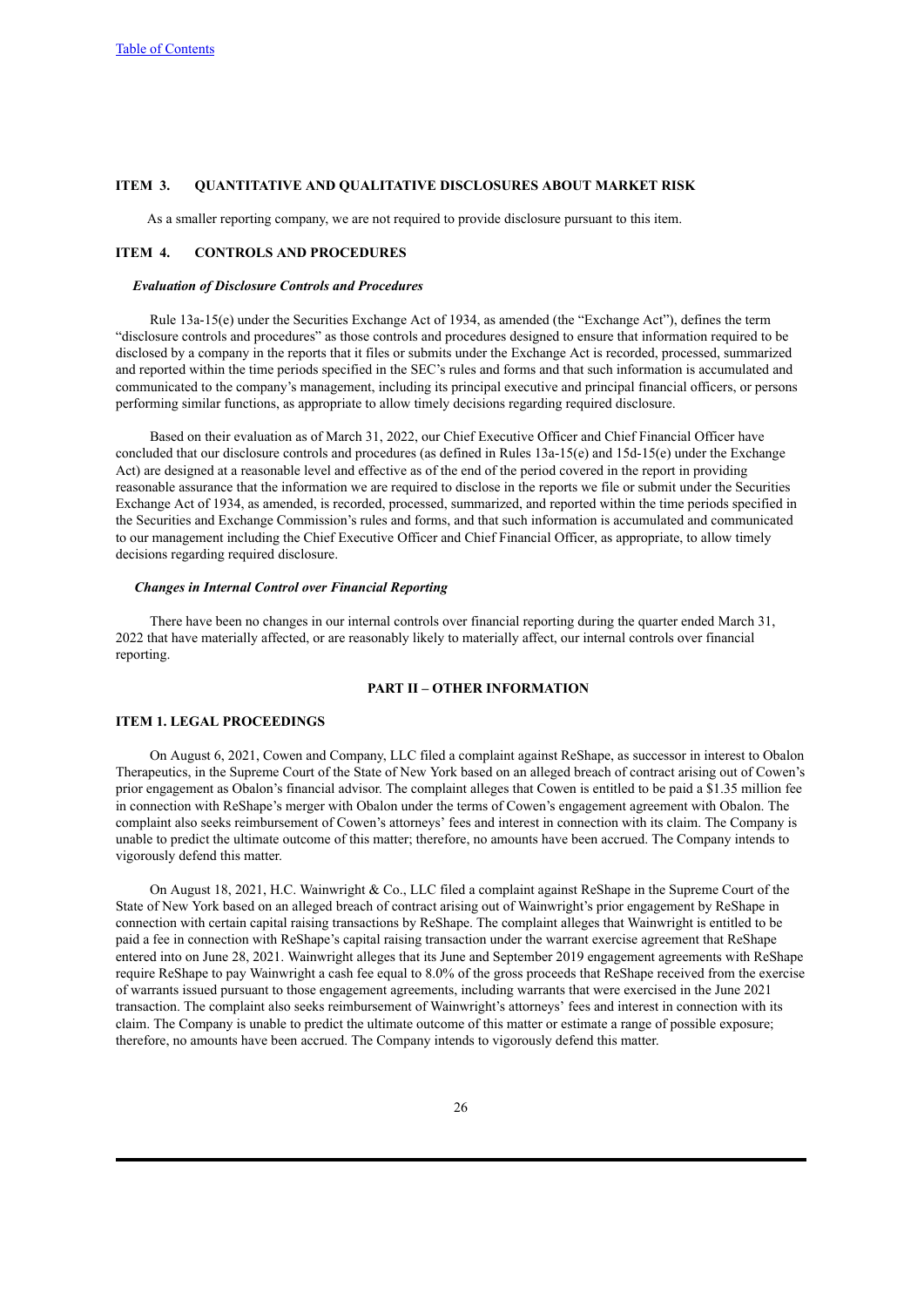# <span id="page-26-0"></span>**ITEM 1A. RISK FACTORS**

There have been no material changes to the risk factors set forth in Item 1A. *"Risk Factors"* of our 2021 Annual Report on Form 10-K filed on April 8, 2022.

# <span id="page-26-1"></span>**ITEM 2. UNREGISTERED SALES OF EQUITY SECURITIES AND USE OF PROCEEDS**

## *Unregistered Sales of Equity Securities*

None, except as described above in this Form 10-Q.

# *Uses of Proceeds from Sale of Registered Securities*

None.

### *Purchases of Equity Securities*

None.

## <span id="page-26-2"></span>**ITEM 3. DEFAULTS UPON SENIOR SECURITIES**

None.

## <span id="page-26-3"></span>**ITEM 4. MINE SAFETY DISCLOSURES**

Not applicable.

## <span id="page-26-4"></span>**ITEM 5. OTHER INFORMATION**

Not applicable.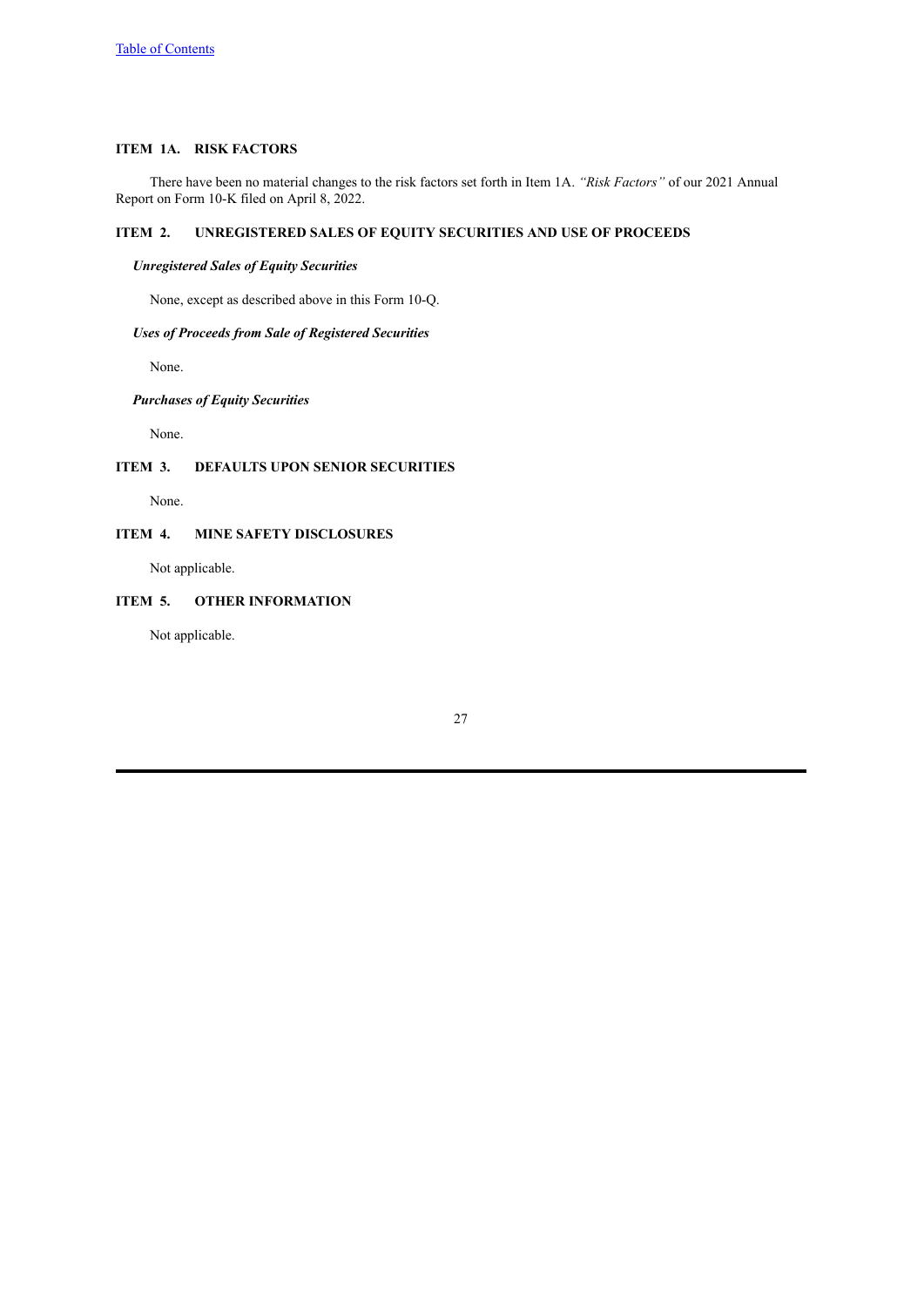# <span id="page-27-0"></span>**ITEM 6. EXHIBITS**

| <b>Exhibit No.</b> | <b>Description</b>                                                                                                                                                                                                                                                                                                                                                                                                                                              |
|--------------------|-----------------------------------------------------------------------------------------------------------------------------------------------------------------------------------------------------------------------------------------------------------------------------------------------------------------------------------------------------------------------------------------------------------------------------------------------------------------|
| $31.1**$           | Certification of Chief Executive Officer pursuant to Section 302 of the Sarbanes-Oxley Act of<br><u>2002.</u>                                                                                                                                                                                                                                                                                                                                                   |
| $31.2**$           | Certification of Chief Financial Officer pursuant to Section 302 of the Sarbanes-Oxley Act of<br>2002.                                                                                                                                                                                                                                                                                                                                                          |
| $32.1**$           | Certification of Chief Executive Officer pursuant to Section 906 of the Sarbanes-Oxley Act of<br>2002.                                                                                                                                                                                                                                                                                                                                                          |
| $32.2**$           | Certification of Chief Financial Officer pursuant to Section 906 of the Sarbanes-Oxley Act of<br>2002.                                                                                                                                                                                                                                                                                                                                                          |
| $101**$            | Financial statements from the Quarterly Report on Form 10-Q of the Company for the quarter<br>ended March 31, 2022, formatted in Inline XBRL: (i) the Condensed Consolidated Balance<br>Sheets, (ii) the Condensed Consolidated Statements of Operations, (iii) the Condensed<br>Consolidated Statements of Stockholders' Equity, (iv) the Condensed Consolidated Statements<br>of Cash Flows and (v) the Notes to Condensed Consolidated Financial Statements. |
| 104                | Cover Page Interactive Data File (formatted as Inline XBRL and contained in Exhibit 101)                                                                                                                                                                                                                                                                                                                                                                        |

\*\* Filed herewith.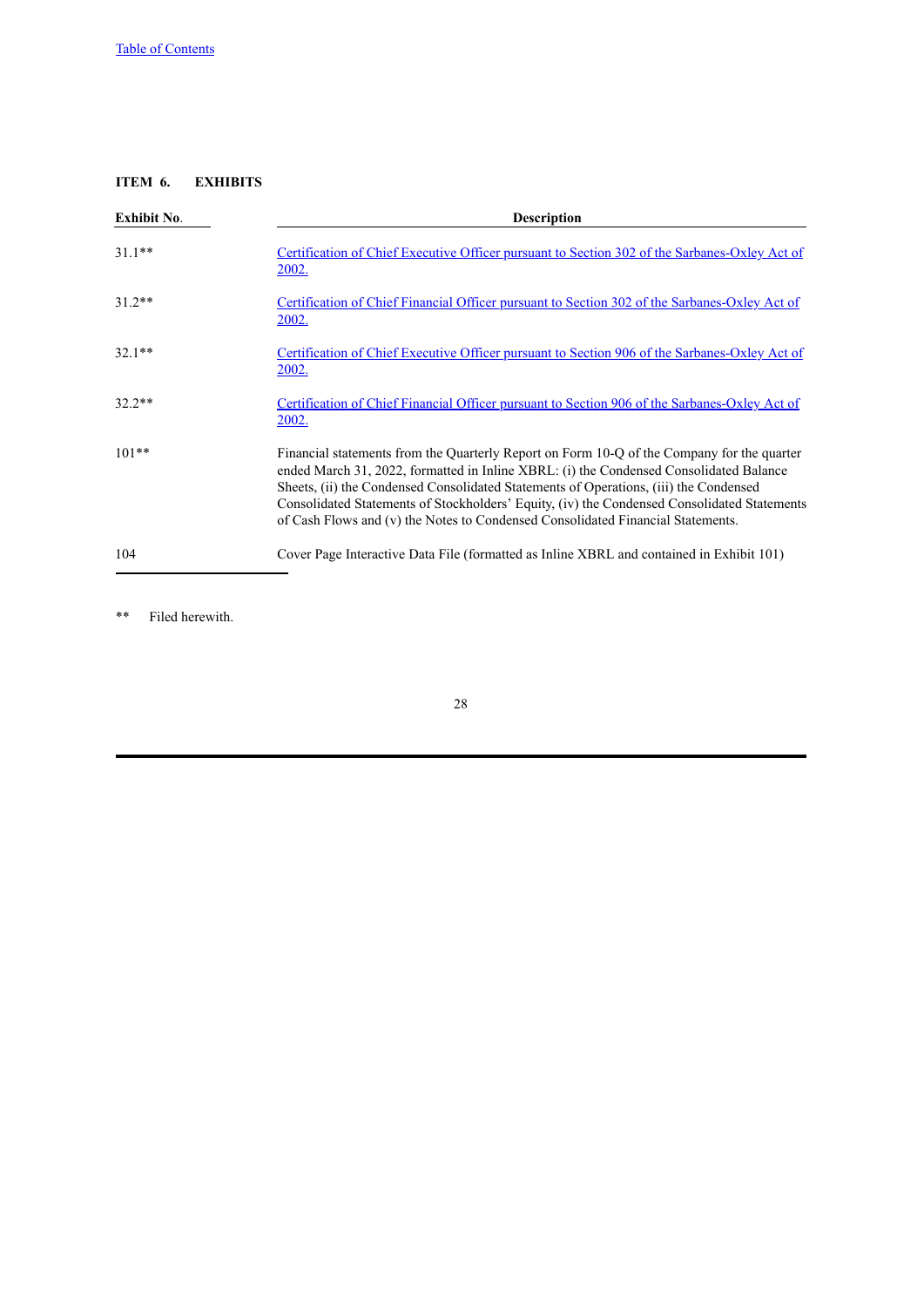## **SIGNATURES**

<span id="page-28-0"></span>Pursuant to the requirements of the Securities Exchange Act of 1934, the registrant has duly caused this report to be signed on its behalf by the undersigned, thereunto duly authorized.

# **RESHAPE LIFESCIENCES INC.**

BY: /s/ BARTON P. BANDY

**Barton P. Bandy** President and Chief Executive Officer (principal executive officer)

BY: /s/ THOMAS STANKOVICH

**Thomas Stankovich** Senior Vice President and Chief Financial Officer (principal financial and accounting officer)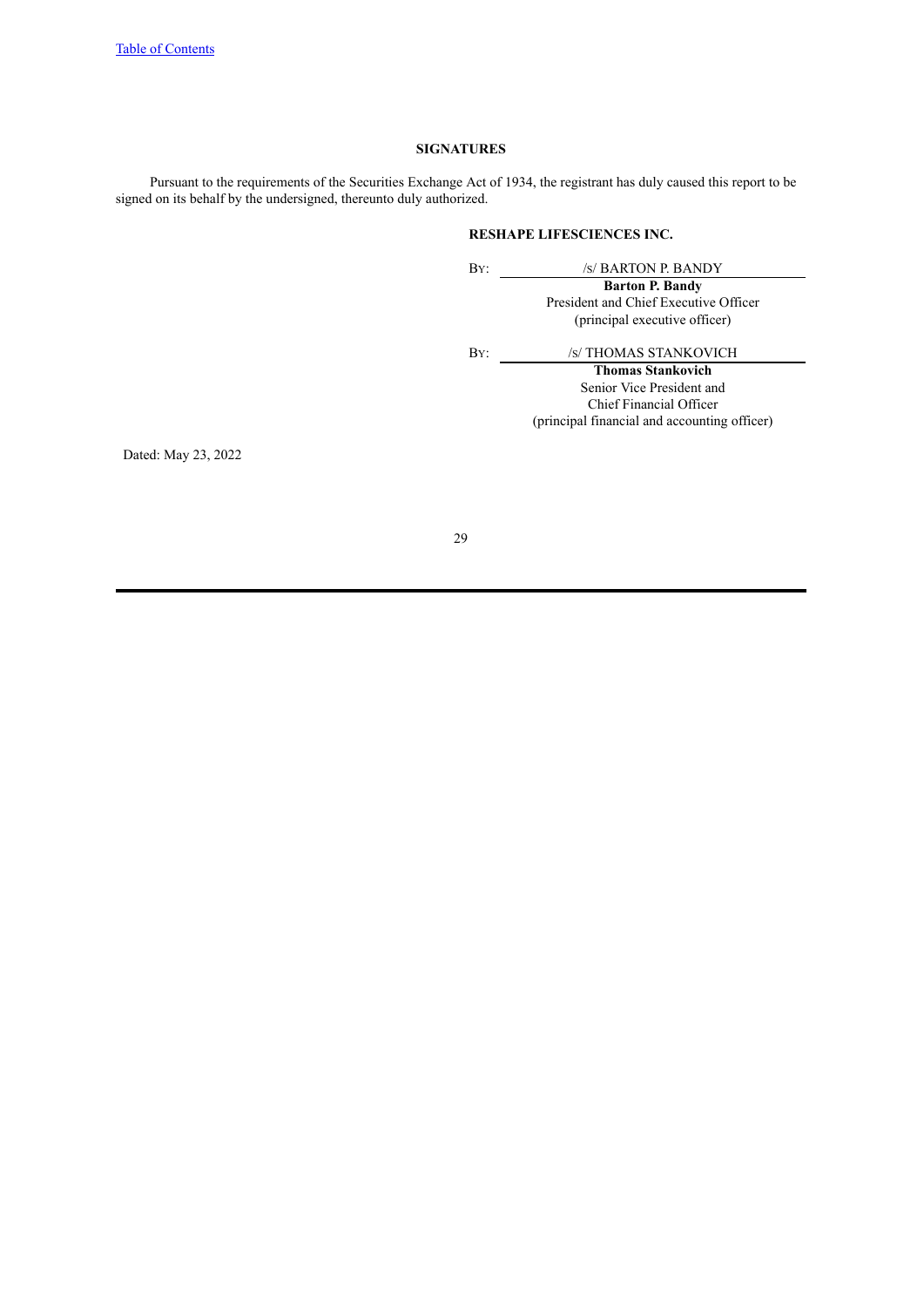#### <span id="page-29-0"></span>I, Barton P. Bandy, certify that:

1. I have reviewed this Quarterly Report on Form 10-Q of ReShape Lifesciences Inc.;

2. Based on my knowledge, this report does not contain any untrue statement of a material fact or omit to state a material fact necessary to make the statements made, in light of the circumstances under which such statements were made, not misleading with respect to the period covered by this report;

3. Based on my knowledge, the consolidated financial statements, and other financial information included in this report, fairly present in all material respects the financial condition, results of operations and cash flows of the registrant as of, and for, the periods presented in this report;

4. The registrant's other certifying officer and I are responsible for establishing and maintaining disclosure controls and procedures (as defined in Exchange Act Rules  $13a-15(e)$  and  $15d-15(e)$ ) and internal control over financial reporting (as defined in Exchange Act Rules  $13a-15(f)$  and  $15d-15(f)$ ) for the registrant and have:

a) Designed such disclosure controls and procedures, or caused such disclosure controls and procedures to be designed under our supervision, to ensure that material information relating to the registrant, including its consolidated subsidiaries, is made known to us by others within those entities, particularly during the period in which this report is being prepared;

b) Designed such internal control over financial reporting, or caused such internal control over financial reporting to be designed under our supervision, to provide reasonable assurance regarding the reliability of financial reporting and the preparation of financial statements for external purposes in accordance with generally accepted accounting principles;

c) Evaluated the effectiveness of the registrant's disclosure controls and procedures and presented in this report our conclusions about the effectiveness of the disclosure controls and procedures, as of the end of the period covered by this report based on such evaluation; and

d) Disclosed in this report any change in the registrant's internal control over financial reporting that occurred during the registrant's most recent fiscal quarter (the registrant's fourth fiscal quarter in the case of an annual report) that has materially affected, or is reasonably likely to materially affect, the registrant's internal control over financial reporting; and

5. The registrant's other certifying officer and I have disclosed, based on our most recent evaluation of internal control over financial reporting, to the registrant's auditors and the audit committee of the registrant's board of directors (or persons performing the equivalent functions):

a) All significant deficiencies and material weaknesses in the design or operation of internal control over financial reporting which are reasonably likely to adversely affect the registrant's ability to record, process, summarize and report financial information; and

b) Any fraud, whether or not material, that involves management or other employees who have a significant role in the registrant's internal control over financial reporting.

/S/ BARTON P. BANDY

**Barton P. Bandy President and Chief Executive Officer**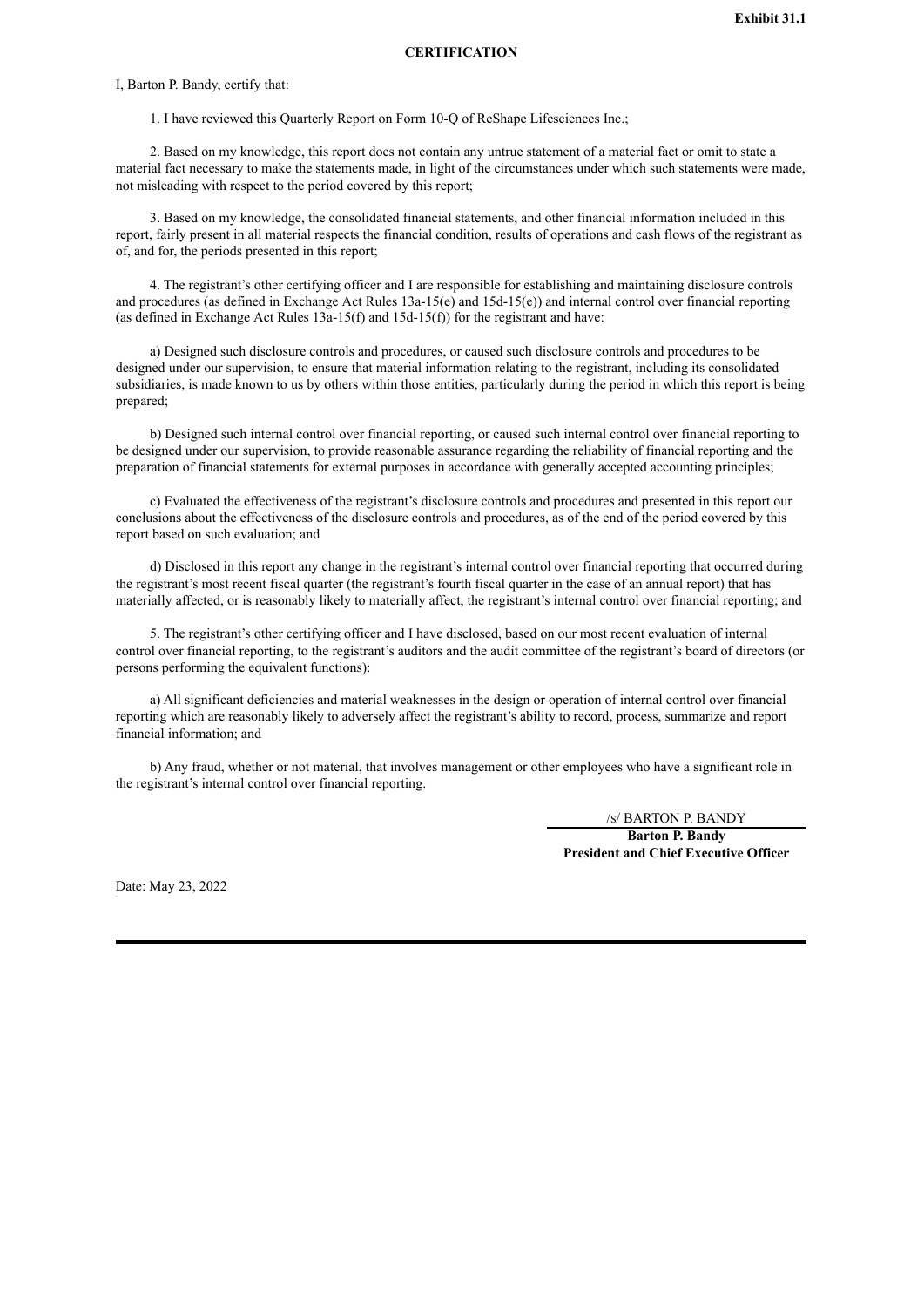#### <span id="page-30-0"></span>I, Thomas Stankovich certify that:

1. I have reviewed this Quarterly Report on Form 10-Q of ReShape Lifesciences Inc.;

2. Based on my knowledge, this report does not contain any untrue statement of a material fact or omit to state a material fact necessary to make the statements made, in light of the circumstances under which such statements were made, not misleading with respect to the period covered by this report;

3. Based on my knowledge, the consolidated financial statements, and other financial information included in this report, fairly present in all material respects the financial condition, results of operations and cash flows of the registrant as of, and for, the periods presented in this report;

4. The registrant's other certifying officer and I are responsible for establishing and maintaining disclosure controls and procedures (as defined in Exchange Act Rules  $13a-15(e)$  and  $15d-15(e)$ ) and internal control over financial reporting (as defined in Exchange Act Rules  $13a-15(f)$  and  $15d-15(f)$ ) for the registrant and have:

a) Designed such disclosure controls and procedures, or caused such disclosure controls and procedures to be designed under our supervision, to ensure that material information relating to the registrant, including its consolidated subsidiaries, is made known to us by others within those entities, particularly during the period in which this report is being prepared;

b) Designed such internal control over financial reporting, or caused such internal control over financial reporting to be designed under our supervision, to provide reasonable assurance regarding the reliability of financial reporting and the preparation of financial statements for external purposes in accordance with generally accepted accounting principles;

c) Evaluated the effectiveness of the registrant's disclosure controls and procedures and presented in this report our conclusions about the effectiveness of the disclosure controls and procedures, as of the end of the period covered by this report based on such evaluation; and

d) Disclosed in this report any change in the registrant's internal control over financial reporting that occurred during the registrant's most recent fiscal quarter (the registrant's fourth fiscal quarter in the case of an annual report) that has materially affected, or is reasonably likely to materially affect, the registrant's internal control over financial reporting; and

5. The registrant's other certifying officer and I have disclosed, based on our most recent evaluation of internal control over financial reporting, to the registrant's auditors and the audit committee of the registrant's board of directors (or persons performing the equivalent functions):

a) All significant deficiencies and material weaknesses in the design or operation of internal control over financial reporting which are reasonably likely to adversely affect the registrant's ability to record, process, summarize and report financial information; and

b) Any fraud, whether or not material, that involves management or other employees who have a significant role in the registrant's internal control over financial reporting.

/s/ THOMAS STANKOVICH

**Thomas Stankovich Chief Financial Officer, Senior Vice President, Finance**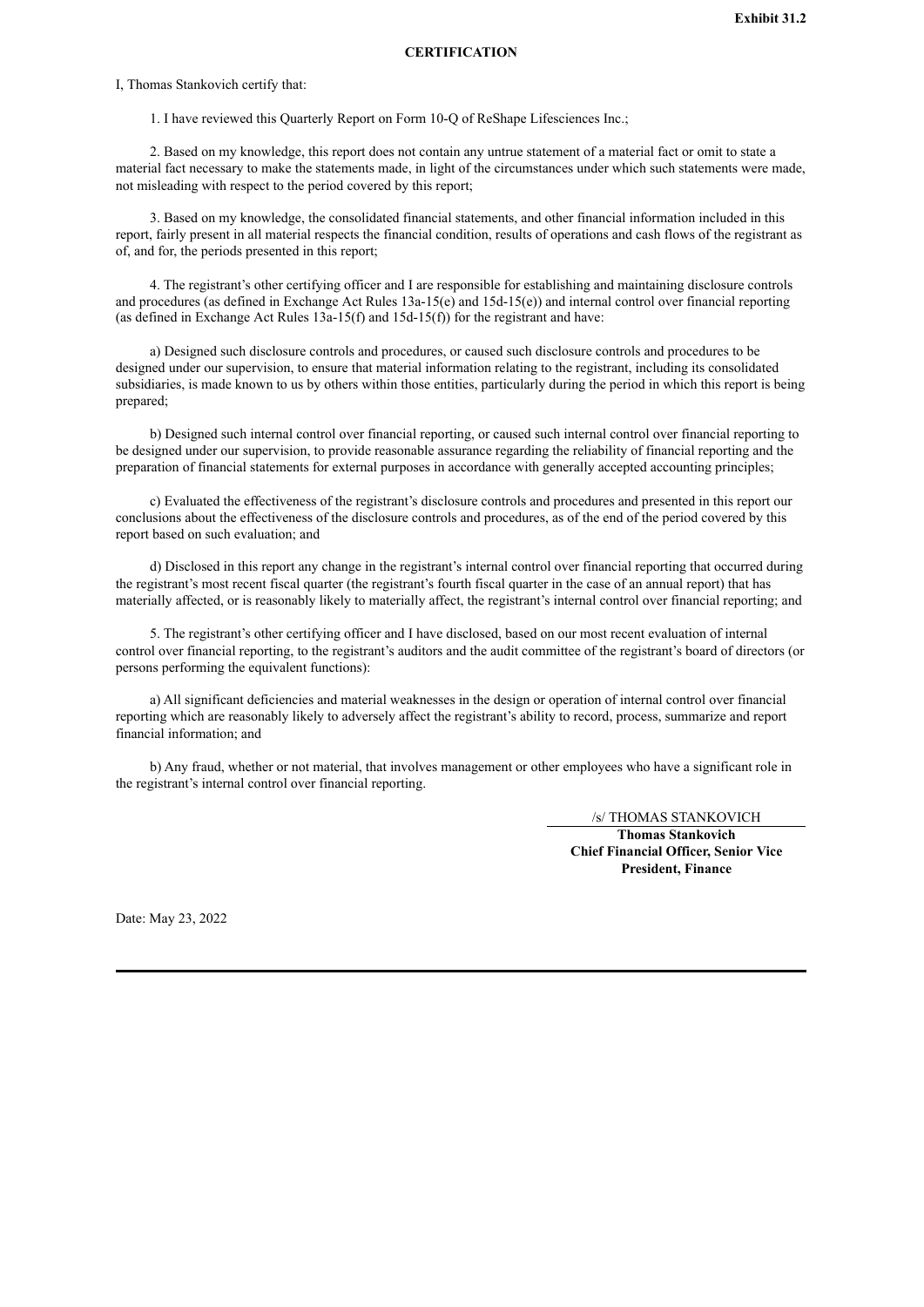<span id="page-31-0"></span>Pursuant to the requirement set forth in Rule 13a-14(b) of the Securities Exchange Act of 1934, as amended (the Exchange Act), and Section 1350 of Chapter 63 of Title 18 of the United States Code (18 U.S.C. §1350), Barton P. Bandy, in his capacity as Chief Executive Officer of ReShape Lifesciences Inc., hereby certifies that, to the best of his knowledge:

- 1. The Company's Quarterly Report on Form 10-Q for the quarter ended March 31, 2022 to which this Certification is attached as Exhibit 32.1 (the Report) fully complies with the requirements of Section 13(a) or 15(d) of the Exchange Act; and
- 2. The information contained in the Report fairly presents, in all material respects, the financial condition and the results of operations of ReShape Lifesciences Inc. as of, and for, the periods covered by the Report.

By: /S/ BARTON P. BANDY

**Barton P. Bandy President and Chief Executive Officer**